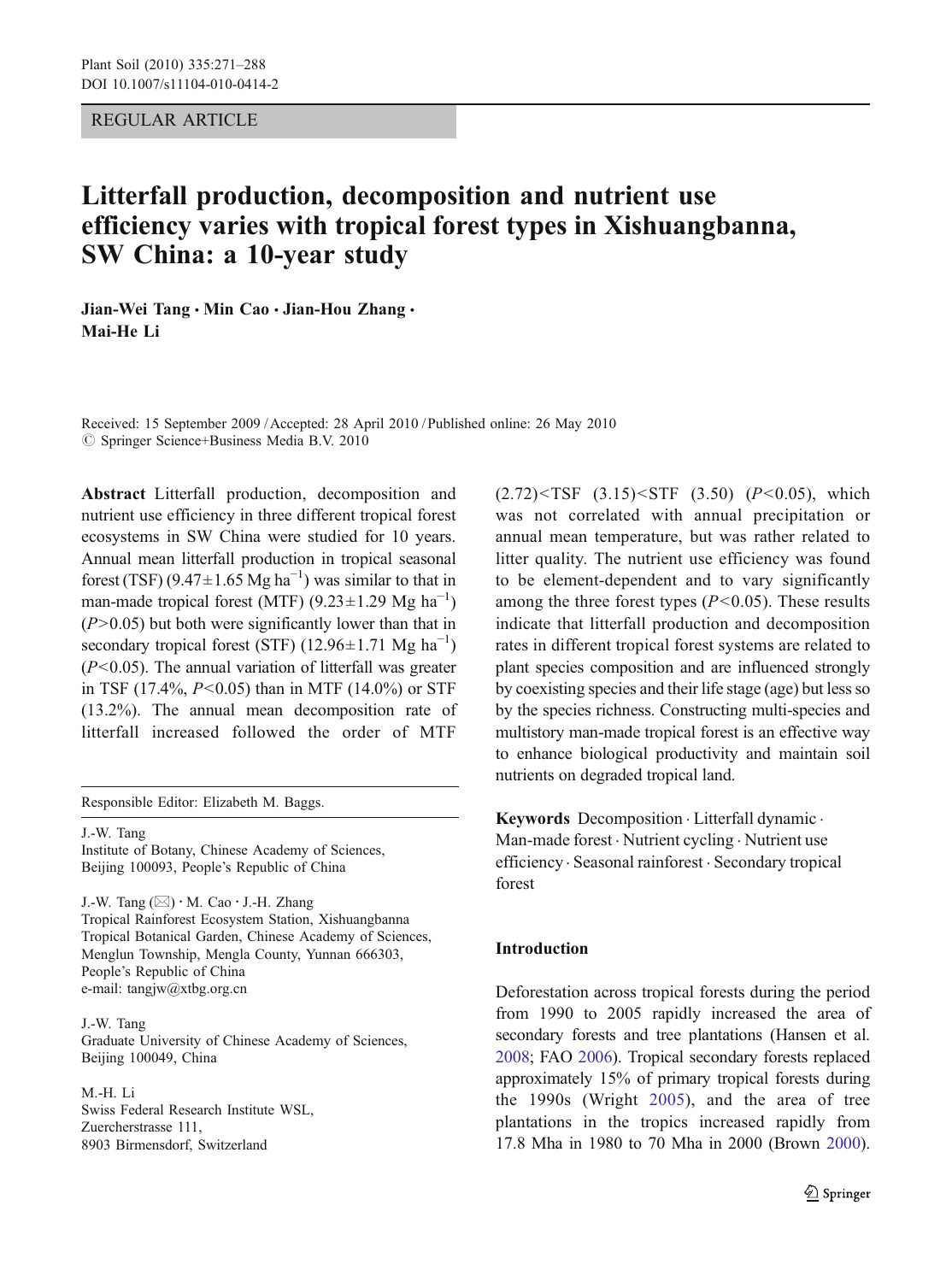Therefore, understanding the ecological characteristics, structure and function of these ecosystems is crucial to restoring degraded tropical lands and managing tropical forest ecosystems in order to meet the demand for natural resources and to further economic development (Lugo [1992;](#page-16-0) Cuevas and Lugo [1998](#page-15-0); Barlow et al. [2007a\)](#page-15-0).

Litter production and decomposition are fundamental ecosystem processes, and play key roles in nutrient cycling, including turnover of carbon and nutrients in terrestrial ecosystems (Melillo et al. [1982](#page-16-0); Aber et al. [1991\)](#page-15-0). Litterfall and decomposition processes can serve as an index of primary production and as an indicator of the efficiency of nutrient cycles (Vitousek [1982](#page-16-0); Proctor et al. [1983](#page-16-0)). In tropical forest ecosystems with nutrient-poor soils, litterfall and decomposition processes are particularly important for the nutrient budget (Sundarapandian and Swamy [1999\)](#page-16-0), affecting relationships between biodiversity and ecosystem properties and functions (Swift et al. [1979;](#page-16-0) Wardle and Lavelle [1997;](#page-17-0) Hoorens et al. [2003](#page-16-0)).

Litter production is closely related to species composition, age structure, growth rate and productivity (Facelli and Pickett [1991](#page-15-0); Arunachlam et al. [1998](#page-15-0); Scherer-Lorenzen et al. [2007](#page-16-0)). Species composition is the most important factor influencing litter production within a climate zone (Facelli and Pickett [1991](#page-15-0); Sundarapandian and Swamy [1999](#page-16-0); Paoli and Curran [2007](#page-16-0)). Numerous studies have reported that litterfall productivity is higher in diverse mixed stands than in monoculture stands (Binkley et al. [1992;](#page-15-0) Parrotta [1999](#page-16-0); Wang et al. [2007;](#page-16-0) Scherer-Lorenzen et al. [2007](#page-16-0)). It has also been reported that total litterfall is similar in primary and secondary forests, but lower in plantations (Barlow et al. [2007b;](#page-15-0) Smith et al. [1998](#page-16-0); Brasell et al. [1980](#page-15-0)). However, the majority of studies related to litterfall in tropical forests have concentrated on mature and pristine forests and only a few papers have focused on secondary tropical forests and plantations (reviewed by Proctor [1984](#page-16-0); Vitousek [1984](#page-16-0); Lugo [1992;](#page-16-0) Cuevas and Lugo [1998;](#page-15-0) Smith et al. [1998](#page-16-0); Clark et al. [2001a,](#page-15-0) [b;](#page-15-0) Barlow et al. [2007b\)](#page-15-0). Our understanding is less complete in disturbed and regenerating habitats in the tropical forests (Barlow et al. [2007b\)](#page-15-0). Furthermore, many of those works were conducted for only brief time periods (<2 years); long-term studies are still rare (Knutson [1997;](#page-16-0) Liu et al. [2003\)](#page-16-0).

Litter decomposition is also correlated closely with the plant species composition and plant species traits (Hobbie et al. [2006](#page-15-0); Scherer-Lorenzen et al. [2007;](#page-16-0) Vivanco and Austin [2008;](#page-16-0) Cornwell et al. [2008\)](#page-15-0). Plant species and their community have the potential to influence decomposition process through altering plant species interactions, plant-decomposer interactions, and biotic and abiotic environments such as the microclimate (Hooper et al. [2000](#page-16-0); Gartner and Cardon [2004;](#page-15-0) Hättenschwiler et al. [2005](#page-15-0); Vivanco and Austin [2008\)](#page-16-0). Some studies have demonstrated that litter decomposition and decomposers were unaffected by litter species richness (Wardle et al. [2006;](#page-17-0) Lecerf et al. [2007](#page-16-0)), and that increasing litter species richness reduced the variability in the litter decomposition system (Keith et al. [2008](#page-16-0)). However, those decomposition experiments used mesh litterbags containing only small quantities of leaf or litter manipulated from the natural forest litterfall. Little information is currently available on the long-term decomposition rate estimated directly by unconfined litter disappearance on the forest floor.

Ecosystem nutrient use efficiency is an integrative measure of ecosystem functioning (Vitousek [1982,](#page-16-0) [1984;](#page-16-0) Hiremath and Ewel [2001\)](#page-15-0) and has been used as an index of nutrient availability and soil fertility (Vitousek [1982\)](#page-16-0). Studies have demonstrated that tree species (life forms) significantly influence ecosystem nutrient use efficiency (Hiremath and Ewel [2001\)](#page-15-0), and the pattern of nutrient use efficiency varies among tropical forest ecosystems (Vitousek [1984;](#page-16-0) Cuevas and Medina [1986;](#page-15-0) Lugo [1992](#page-16-0); Smith et al. [1998\)](#page-16-0).

To understand the structure, functioning, and ecological processes of tropical forest ecosystems, we initiated a long-term ecological research project under the framework of CERN (Chinese Ecological Research Network), and established permanent plots in different tropical forest types in Xishuangbanna, Yunnan Province, southwestern China, in 1993. Fine litterfall, decomposition rate, mineral-element return, and nutrient use efficiency (NUE) were studied in a tropical seasonal rainforest (TSF), a secondary tropical forest (STF), and a man-made tropical forest (MTF)—the three dominant forest ecosystems (Zhang and Cao [1995\)](#page-17-0) in the region—from 1996 to 2005 (10 years). As the conversion of tropical seasonal rain forest to secondary tropical forest and man-made tropical forest changes tree species composition and characteristics of litterfall, decomposition and nutrient use efficiency, the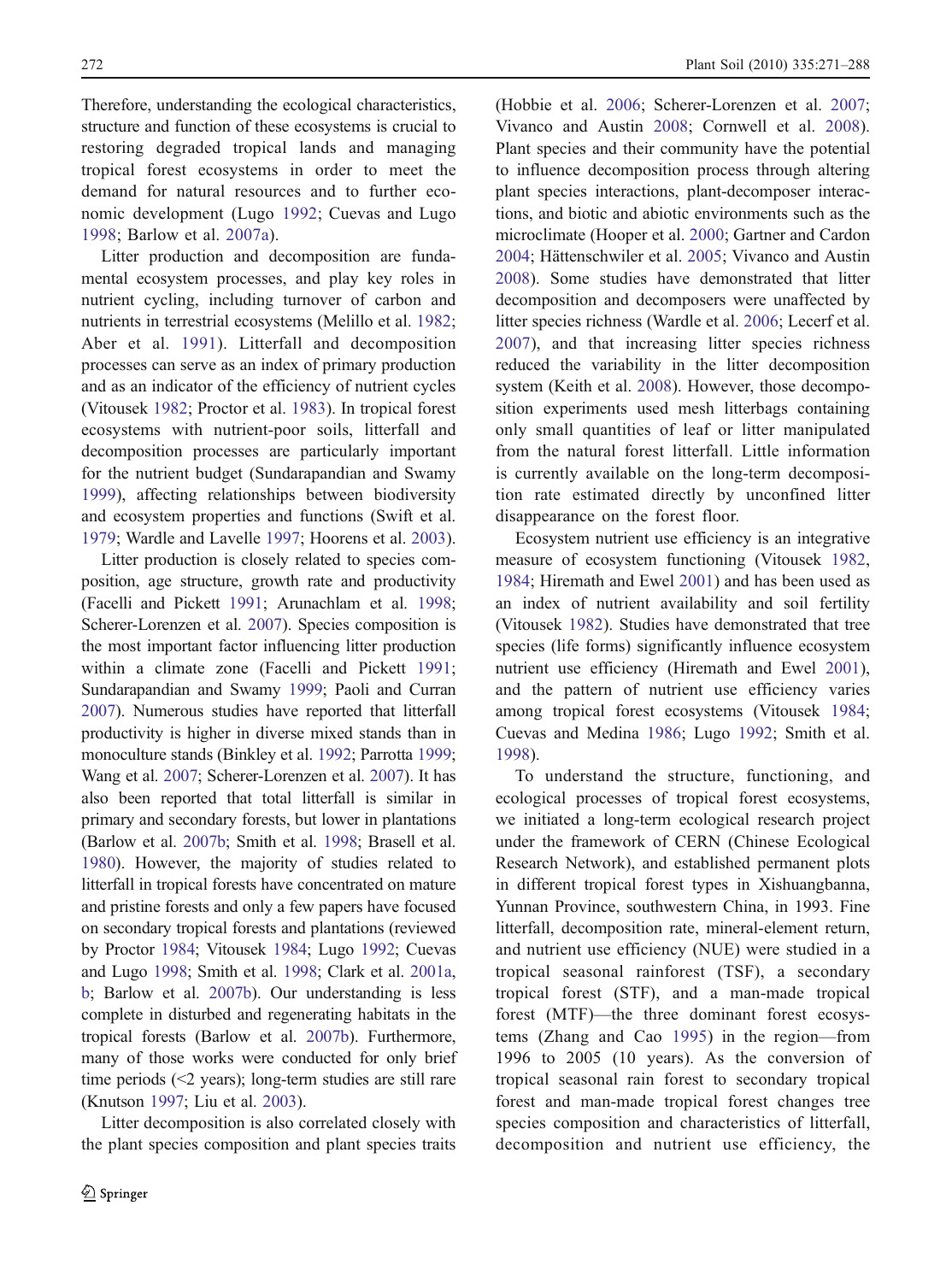present study aimed to test the hypotheses that: (1) species-rich stands will produce more litter with less annual variation than species-poor stands; (2) litterfall decomposition rate is more rapid in species-rich than in species-poor communities; (3) nutrient use efficiency is higher in species-rich than in speciespoor communities.

### Materials and methods

#### Study sites

The Xishuangbanna region lies on the northern edge of tropical southeastern Asia, and is famous for its diverse flora and fauna. Due to its unique geographical and climatic features, this area supports a tropical rain forest with a small proportion of deciduous tree species that shed leaves in different seasons (Cao et al. [1996\)](#page-15-0). The forests distributed in wet valleys, lowlands or on low hills with sufficient water supply are defined as tropical seasonal rainforest (Wu et al. [1987](#page-17-0)). This tropical seasonal rainforest covered 10.9% of the area in 1976 but only 3.6% by 2003 (Li et al. [2007\)](#page-16-0). A total of 139,576 ha tropical seasonal rain forest was lost during that period (Li et al. [2007](#page-16-0)), the coverage of rubber plantations expanded from 1.1% of the area by 1976 to 11.3% by 2003 (Li et al. [2007](#page-16-0)), and about 26% of the land area was covered by secondary forests (Liu et al. [1990](#page-16-0)).

The study area has a seasonal climate influenced by the southwestern monsoon with a rainy season from May to October, and a dry season from November to April. The forest plots studied are close to the Xishuangbanna Tropical Rainforest Ecosystem Station (XTRES, 21°54′N, 101°16′E, 560 ma.s.l.) in Menglun, Mengla county, Xishuangbanna, southwestern China. Data collected at XTRES from 1980 to 2005 yield the following climatic characteristics for the study sites: annual mean temperature 21.6°C; mean temperature of the coldest (January) and the hottest month (May) 16.4°C and 25.9°C, respectively; the absolute minimum temperature 2.0°C (recorded in 1974 and 1999); mean annual precipitation 1,476.4 mm (of which ∼85% falls during the rainy season between May and October); average annual relative humidity 86%. The majority of the yearly total 173 foggy days occur during the cool and dry season (November–April), which partially compensates for the scarcity of rainfall.

The soils in the forests studied belong to yellow latosol soil developed from purple sandstone (Cao et al. [1996](#page-15-0)). The soil of STF and MTF is less stony but deeper than in TSF. Other site characteristics are summarized in Table [1](#page-3-0), based on data collected from the permanent plots in each forest type (Cao et al. [1996](#page-15-0); Zhu [1998\)](#page-17-0).

The canopy of TSF is 25–30 m in height and was divided into top  $(I; >20$  m in height), middle (II;  $13-20$  m), and bottom (III;  $5-13$  m) tree layers. Tree species composition in these different layers was described in detail by Cao et al. [\(1996\)](#page-15-0). The shrub layer, 1–3 m in height, is composed mainly of young trees and shrub species including Randia acuminatissima, Pittosporopsis kerrii, Chesalia curviflora, Lasianthus fordii, Mycetia gracilis, Neonauclea griffithii, Saprosma ternatum, Goniothalamus cheliensis and Aporusa yunnanensis. The sparse herb layer has only a few of species including Pratia nummularia, Stachyphrynium sinensis, Piper sarmentosum, Elatostema macintyrei and some pteridophytes including Selaginella delicatula, Angiopteris latemarginata, Lygodium japonicum, Pteris finotii, Allantodia maxima and Tectaria gemifera.

The secondary tropical forest (∼150 ha) regenerated naturally on abandoned land after slash and burn cultivation in 1968. The stand at the beginning of this study in 1996 was in the early building phase (Watt [1947](#page-17-0)) with a stand age of 28 years. The canopy height was 15 m and the vertical structure of the forest could be divided into tree, shrub and herbaceous layers. The tree layer was dominated by Syzygium oblatum, Millettia leptobotrya, Phoebe lanceolata, Castanopsis indica and Garcinia cowa. The shrub layer, 1–3 m in height, was dominated by Prismatomeria tetrandra, Psychotria henryi, Goniothalamus griffithi, Chassalia curviflora, and by saplings and seedlings of the overstory tree species. The herb species were sparse, and only Digitaria sanguinalis and Aglaonema pierreanum occur occasionally.

The man-made forest (∼7.5 ha) was established in 1960. The rubber tree (Hevea brasiliensis) occupied the first tree layer (18–20 m in height) accompanied by a few individuals of Baccaurea ramiflora and Raovolfia vomitoria. H. brasiliensis, B. ramiflora and *R. vomitoria* formed the second tree layer  $(7-12 \text{ m})$  in height). Homalomena occulta occurred sparsely in the herbaceous layer.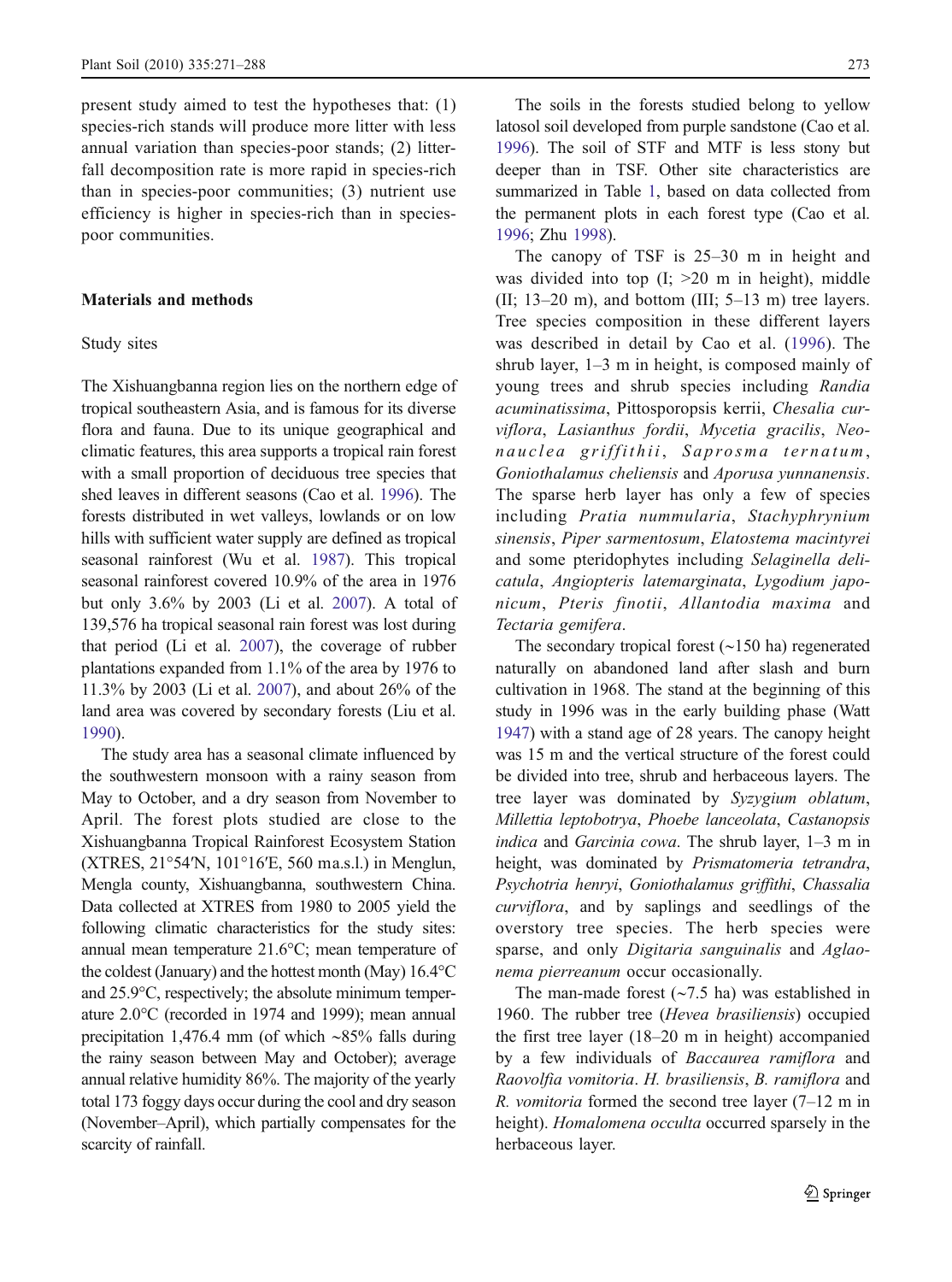<span id="page-3-0"></span>Table 1 Characteristics of the study sites in Xishuangbanna, SW China. TSF Tropical seasonal rainforest, STF secondary tropical forest, MTF man-made tropical forest

| Forest type                                 | <b>TSF</b>                | <b>STF</b>        | <b>MTF</b>        |
|---------------------------------------------|---------------------------|-------------------|-------------------|
| Plot size (ha)                              | 1.0                       | 0.25              | 0.25              |
| Slope                                       | $15^{\circ} - 20^{\circ}$ | $15^{\circ}$      | $3^{\circ}$       |
| Aspect                                      | Northwesterly             | Northwesterly     | Northwesterly     |
| Altitude (m above sea level)                | 730                       | 560               | 560               |
| Species number of trees (DBH $\geq$ 2.0 cm) | 295                       | 63                | 39                |
| Mean age of the stand (years)               | $250 - 300$               | 28                | 36                |
| Tree density (DBH $\geq$ 2.0 cm)            | 2,591                     | 750               | 320               |
| Mean canopy height (m)                      | $18.6 \pm 5.6$            | $12.0 \pm 3.4$    | $20.0 \pm 2.2$    |
| Mean canopy coverage $(\%)$                 | $85.0 \pm 8.4$            | $90.0 \pm 5.3$    | $75.0 \pm 6.5$    |
| Leaf area index                             | 5.73                      | 7.41              | 7.06              |
| Basal area $(m^2ha^{-1})$                   | 31.15                     | 16.01             | 38.49             |
| Biomass of tree layer (t $ha^{-1}$ )        | 352.6                     | 100.9             | 362.5             |
| Soil characteristics (0-20 cm)              |                           |                   |                   |
| Organic matter $(\% )$                      | $3.35 \pm 0.48$           | $4.01 \pm 0.32$   | $4.54 \pm 0.21$   |
| Total nitrogen $(\% )$                      | $0.21 \pm 0.016$          | $0.24 \pm 0.014$  | $0.16 \pm 0.011$  |
| Total phosphorus $(\%)$                     | $0.028 \pm 0.002$         | $0.028 \pm 0.002$ | $0.061 \pm 0.004$ |
| Total potassium $(\%)$                      | $0.53 \pm 0.016$          | $0.73 \pm 0.018$  | $1.27 \pm 0.053$  |
| Bulk density (g $cm^{-3}$ )                 | $1.22 \pm 0.15$           | $1.04 \pm 0.11$   | $1.23 \pm 0.13$   |
| pH                                          | $5.18 \pm 0.11$           | $4.47 \pm 0.14$   | $4.51 \pm 0.16$   |

Plant nomenclature follows Li et al. [\(1996](#page-16-0)).

# Fine litterfall

Round litterfall traps (nylon gauze with 1.0 mm mesh,  $0.25$  m<sup>2</sup> surface area) with wire on the mouth were suspended at a height of 1.0 m from the ground with three bamboo stakes. Forty litterfall traps in TSF and 20 traps in each of STF and MTF were placed. From January 1996 to December 2005 (10 years), litterfall was collected monthly during the dry season (November–April) and every 2 weeks during the rainy season (May–October) from all traps. Fine litterfall was sorted into four categories: leaves, twigs  $(\leq 2.5 \text{ cm in diameter})$ , reproductive parts (flowers, fruits, and seeds) and miscellaneous. Twigs were oven-dried at 105°C and other components at 75°C to constant weight and weighed, and the mean monthly litter mass (kg  $ha^{-1}$ ) of each plot was calculated.

#### Standing crop of litter

Litter standing crop on the floor was collected from 20 (for TSF) and 10 (for STF and MTF) cylinders (50.3 cm in diameter) every 3 months from 29 March to 30 December during1996–2005 (10 years). The cylinder was pressed into the ground to collect all the litter within it, including twigs  $\leq 2.5$  cm in diameter. Each collected location was marked with a small bamboo stake to avoid repeated collections. According to Scott et al. [\(1992\)](#page-16-0), organic matter with  $\geq$  mm in diameter is defined as litter and <2 mm as soil organic matter. The litter was separated into leaves, twigs  $\leq 2.5$  cm in diameter), reproductive parts (flowers and fruits) and miscellaneous. Others could not be distinguished from the soil organic matter and was not recorded. All components were oven-dried at 75°C and weighed separately.

#### Chemical analysis

Mineral-element contents in fine litterfall (1999, 2002 and 2005 samples only) for each sampling date at each site were analyzed. Samples for analysis were ground, homogenized and passed through a 0.2 mm sieve. Contents of potassium (K), calcium (Ca), and magnesium (Mg) were determined using Atomic Absorption Spectrophotometry (Model-932, GBC Scientific Equipment, Melbourne, Australia). Con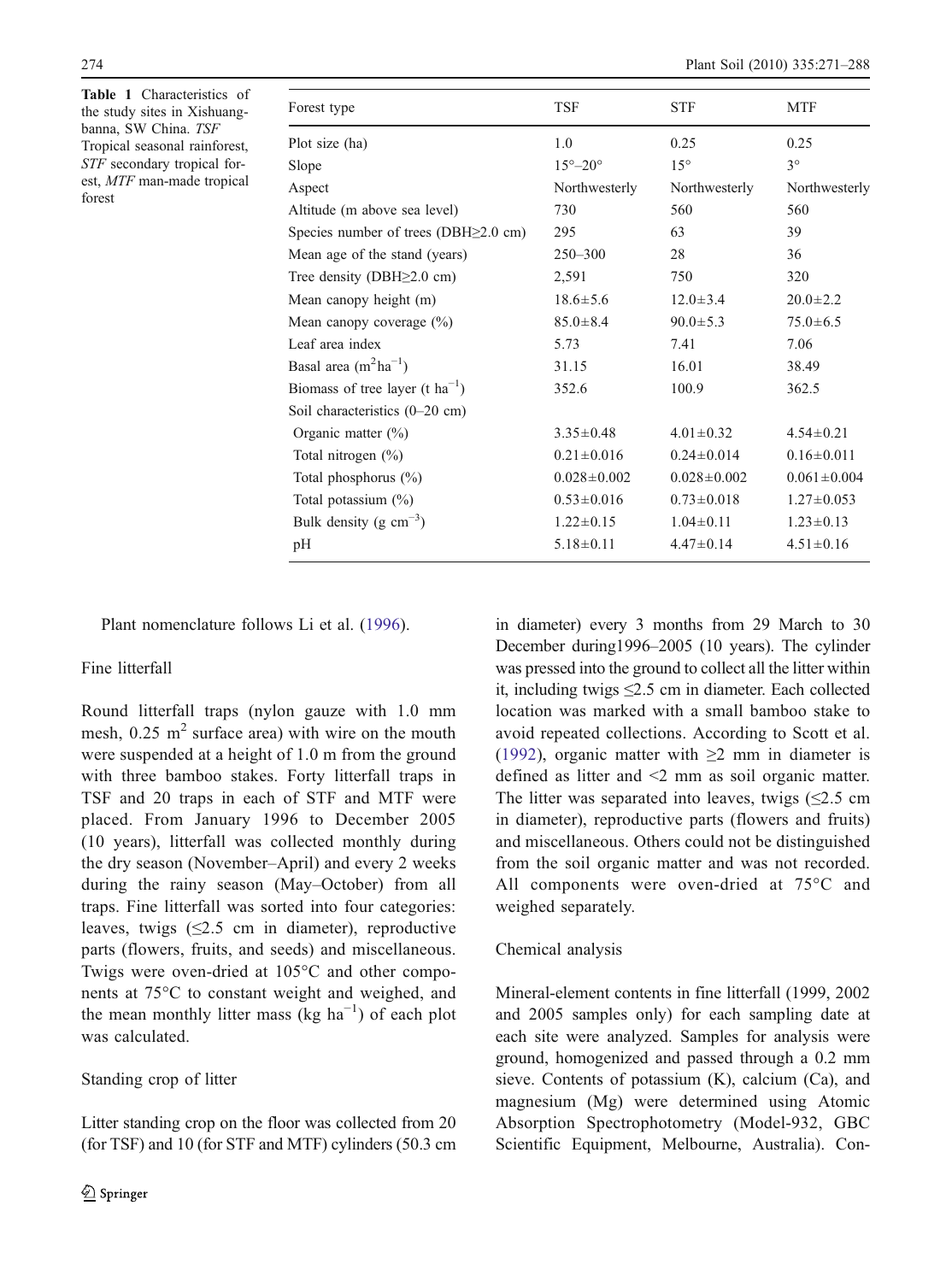tents of nitrogen (N) and phosphorus (P) were analyzed according to the micro-Kjeldahl method. Organic carbon was determined using the wet digestion method with  $K_2Cr_2O_7$  (Institute of Soil, Academia Sinica [1978\)](#page-16-0). All chemical analyses were carried out in triplicate on the same sub-sample, and mean values were calculated.

# Data processing and statistical analysis

Mean values were calculated for each category and each sampling date at each site. Mineral-nutrient content was calculated by mean concentration  $(g \text{ kg}^{-1})$  of each mineral-element multiplied by the mean mass of each litterfall components. The ratios of C to N or P were calculated by C concentration in litterfall divided by N or P concentration. The nutrient content (kg  $ha^{-1}$ ) of each litterfall component per month and/or per year was estimated by mean concentrations  $(g \ kg^{-1})$  of each mineral-element in each litterfall components multiplied by the mean mass of the litterfall component (Mg  $ha^{-1}$ ) per month and/or per year for each site.

Turnover rate  $(k)$  was calculated for each litterfall component, using  $k = A/F$ , where A is the annual fine litterfall input to the forest floor and  $F$  is the mean litter standing crop (Scott et al. [1992](#page-16-0)). This approach assumes that the secondary forest and man-made forest floors were at steady state.

Nutrient use efficiency (NUE) is defined as the ratio of the dry matter to the nutrient content of litterfall, according to Vitousek's [\(1982,](#page-16-0) [1984](#page-16-0)) definition.

A normality test and Levene's test to check the equality of variances were carried out on datasets prior to statistical analyses to verify normal distributions and homogeneity of the variances. We used repeated-measures analyses of variance (RM ANOVAs) to analyze the differences in litterfall, standing crop among the three forest types through time. One-way ANOVAs were used to compare the differences in annual total fine litterfall, mineralelement concentrations and mineral elements fluxes from litterfall, and in NUE at each given date among the three forest ecosystems. The correlation between litterfall pattern, litterfall decomposition rate with climatic factors was examined by Pearson's bivariate correlations. All statistical analyses were performed at  $\alpha$ =0.05 with SPSS 13.0 (SPSS Chicago, IL).

# Results

# Fine litterfall production

The annual mean mass of fine litterfall was significantly greater in STF (12.96 $\pm$ 1.71 Mg ha<sup>-1</sup> year<sup>-1</sup>), followed by that in TSF (9.47 $\pm$ 1.65 Mg ha<sup>-1</sup> year<sup>-1</sup>) and MTF  $(9.23 \pm 1.29$  $(9.23 \pm 1.29$  $(9.23 \pm 1.29$  Mg ha<sup>-1</sup> year<sup>-1</sup>) (P<0.05) (Table 2). No statistical difference  $(P>0.05)$  in the annual total litterfall between TSF and MTF was detected (Fig. [1,](#page-6-0) Table [2](#page-5-0)). The results of repeated measure ANOVA showed that, across the three forest types, the total litterfall and its components did not vary significantly over the 10-year period (Table [3\)](#page-7-0). The maximum values of the total litterfall occurred in 1997 (TSF), 2000 (STF), and 1998 (MTF), and the minimum values in 2005 (TSF), 2004 (STF), and 2002 (MTF), respectively (Fig. [1](#page-6-0)).

Repeated measures ANOVA indicated that all litterfall components varied among the three forest types (Tables [2,](#page-5-0) [3](#page-7-0); Fig. [1\)](#page-6-0). Leaves dominated annual litterfall production. The mean leaf fraction in fine litterfall averaged for the 10 years followed the order of STF  $(61.1 \pm 6.7\%)$  > MTF  $(57.6 \pm 8.4\%)$  > TSF  $(55.8 \pm 7.6\%)$  (Table [2](#page-5-0)). Among the three forest types, the components of fine litterfall showed different composition patterns in order of leaves  $>$ miscellaneous  $>$  twigs  $>$  reproductive parts in TSF, leaves > twigs > miscellaneous > reproductive parts in STF, and leaves  $>$  reproductive parts  $>$  twigs  $>$ miscellaneous in MTF (Table [2](#page-5-0)). Except for leaf litter, other components of litterfall were significantly affected by time. However, there were no interaction effects of forest types and time for any components of litterfall (Table [3](#page-7-0)).

The annual variation of litter production during the 10-year period was different among the three forest sites (Table [2\)](#page-5-0). The highest variability of annual litterfall was found in TSF  $(17.4\%, P<0.05)$ , followed by MTF (14.0%,  $P<0.01$ ), and STF (13.2%,  $P<0.01$ ) (Table [2\)](#page-5-0). Correspondingly, the ratio of maximum to minimum litter production over the 10-year period showed the same order of TSF  $(1.76)$  > MTF  $(1.56)$  > STF (1.52). The annual variation of litterfall components varied among forest types (Table [2](#page-5-0)). The greatest coefficient of variation for leaves (21.2%), twigs (54.7%), reproductive parts (60.5%), and miscellaneous (66.2%) was found in MTF, TSF, TSF, and MTF, respectively (Table [2\)](#page-5-0). The STF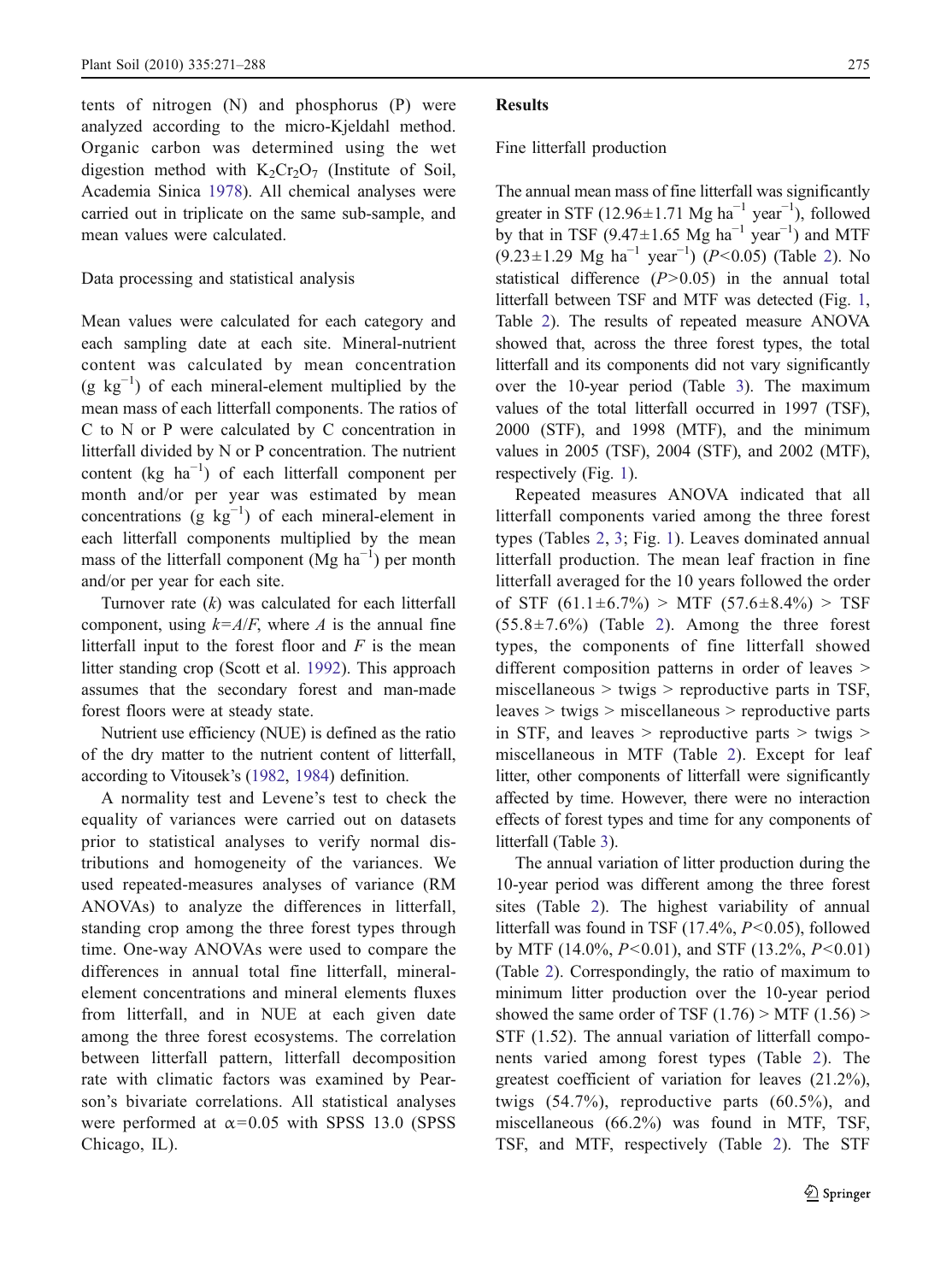<span id="page-5-0"></span>Table 2 Annual mean litterfall, standing crop and its compo-**Table 2** Annual mean litterfall, standing crop and its components (mean values  $\pm$  SD, Mg ha<sup>-1</sup> year<sup>-1</sup>) averaged over the 10-10-year research period (1996–2005) in three tropical forests in year research period (1996–2005) in three tropical forests Xishuangbanna, SW China. Different letters indicate statistically

significant ( $P < 0.05$ ) differences within each category among the three forests. Max Maximum annual litterfall, Min Minimum annual litterfall, Ministers. Maxwell, Ministers. Maxwell, Ministers. Maxwell, Ministers. Ministers. Ministers

|                                    | Leaves             | Twigs             | Reproductive parts | Miscellaneous     | Total              |
|------------------------------------|--------------------|-------------------|--------------------|-------------------|--------------------|
| Litterfall                         |                    |                   |                    |                   |                    |
| Tropical seasonal rainforest (TSF) |                    |                   |                    |                   |                    |
| Mean                               | $5.19 \pm 0.45$ b  | $1.28 \pm 0.70$ b | $1.20 \pm 0.7$ b   | $1.80 \pm 0.72$ a | $9.47 \pm 1.65$ b  |
| Fraction $(\%)$                    | 55.8 $\pm$ 7.6 b   | $13.1 \pm 5.3$ b  | $12.3 \pm 6.14$ h  | $18.8 \pm 6.1$ a  | 100                |
| Coefficients of variation $(\%)$   | 8.6                | 54.7              | 60.5               | 39.9              | 17.4               |
| Ratio (Max/Min)                    | 1.37               | 5.49              | 5.55               | 3.69              | 1.76               |
| Secondary tropical forest (STF)    |                    |                   |                    |                   |                    |
| Mean                               | $7.88 \pm 1.03$ a  | $2.87 \pm 1.05$ a | $0.78 \pm 0.42$ c  | $1.43 \pm 0.54$ h | $12.96 \pm 1.71$ a |
| Fraction $(\%)$                    | $61.1 \pm 6.7$ b   | $21.8 \pm 5.9$ a  | $6.2 \pm 3.7$ c    | $10.9 \pm 3.55$ b | 100.0              |
| Coefficients of variation $(\%)$   | 13.1               | 36.7              | 53.9               | 38.1              | 13.2               |
| Ratio (Max/Min)                    | 1.47               | 3.19              | 7.10               | 3.13              | 1.52               |
| Man-made tropical forest (MTF)     |                    |                   |                    |                   |                    |
| Mean                               | $5.33 \pm 1.128$ b | $1.15 \pm 0.51$ b | $1.97 \pm 0.99$ a  | $0.78 \pm 0.51$ c | $9.23 \pm 1.29$ h  |
| Fraction $(\%)$                    | 57.6 $\pm$ 8.4 b   | $12.4 \pm 4.7$ b  | $21.6 \pm 11.3$ a  | $8.5 \pm 5.9$ b   | 100.0              |
| Coefficients of variation $(\%)$   | 21.2               | 43.9              | 50.4               | 66.2              | 14.0               |
| Ratio (Max/Min)                    | 2.19               | 4.71              | 9.98               | 6.41              | 1.56               |
| Standing crop                      |                    |                   |                    |                   |                    |
| Tropical seasonal rainforest (TSF) | $1.75 \pm 0.34$ a  | $0.91 \pm 0.77$ a | $0.27 \pm 0.11$ b  | $0.34 \pm 0.16$ a | $3.25 \pm 0.91$ a  |
| <b>STF</b>                         | $1.58 \pm 0.52$ a  | $1.03 \pm 0.38$ a | $0.15 \pm 0.10$ b  | $0.38 \pm 0.25$ a | $3.15 \pm 1.00$ a  |
| <b>MTF</b>                         | $1.78 \pm 0.64$ a  | $0.78 \pm 0.41$ a | $0.72 \pm 0.27$ a  | $0.28 \pm 0.24$ a | $3.54 \pm 0.80$ a  |
|                                    |                    |                   |                    |                   |                    |

showed an intermediate variability of litterfall components (Table 2). The coefficient of variation of annual total litterfall and litterfall components showed no correlation with measured climatic variables for the three tropical forest systems (Table [4\)](#page-7-0).

# Seasonal variations of fine litterfall

The total fine litterfall showed a marked seasonal variation during the 10-year period (Fig. [1\)](#page-6-0). Most of the litter fell between January and April, with only a small fraction between July and October for each forest type. Each forest type had two yearly litterfall peaks (Fig. [1](#page-6-0)). The higher peak occurred during the cool and dry season (January–February) for MTF, whereas the higher peak occurred during the hot and dry season (March–May) for TSF and STF (Fig. [1](#page-6-0)). The minor peak occurred also in the middle-late rain season (August–October) for all three forest types (Fig. [1](#page-6-0)). The leaf litter showed similar seasonal patterns to the total fine literfall (Fig. [1\)](#page-6-0). The twigs

litter occurred mainly during the late dry season (March–May) to the beginning of rainy season (May– June; Fig. [1](#page-6-0)). The amount of twigs litter in STF was much higher than that in the other two forest types (both the absolute and fractional values; Table 2). The reproductive parts peaked between September and November (Fig. [1\)](#page-6-0). The reproductive parts in MTF showed 1.5- to 2.5-fold higher values (both absolute and relative values) than those in the other two forests. This reflected the fact that the rubber tree (H. brasiliensis) produced a large amount of flowers and seeds every year.

Litter standing crop and decomposition quotient  $(k<sub>L</sub>)$ 

The amount of the annual mean standing crop on the forest floor and its components did not differ among the three forest types, except for a significant difference in the reproductive parts  $(P<0.05$ ; Fig. [2,](#page-8-0) Table 2). The results of repeated measures ANOVA showed that the reproductive parts were not affected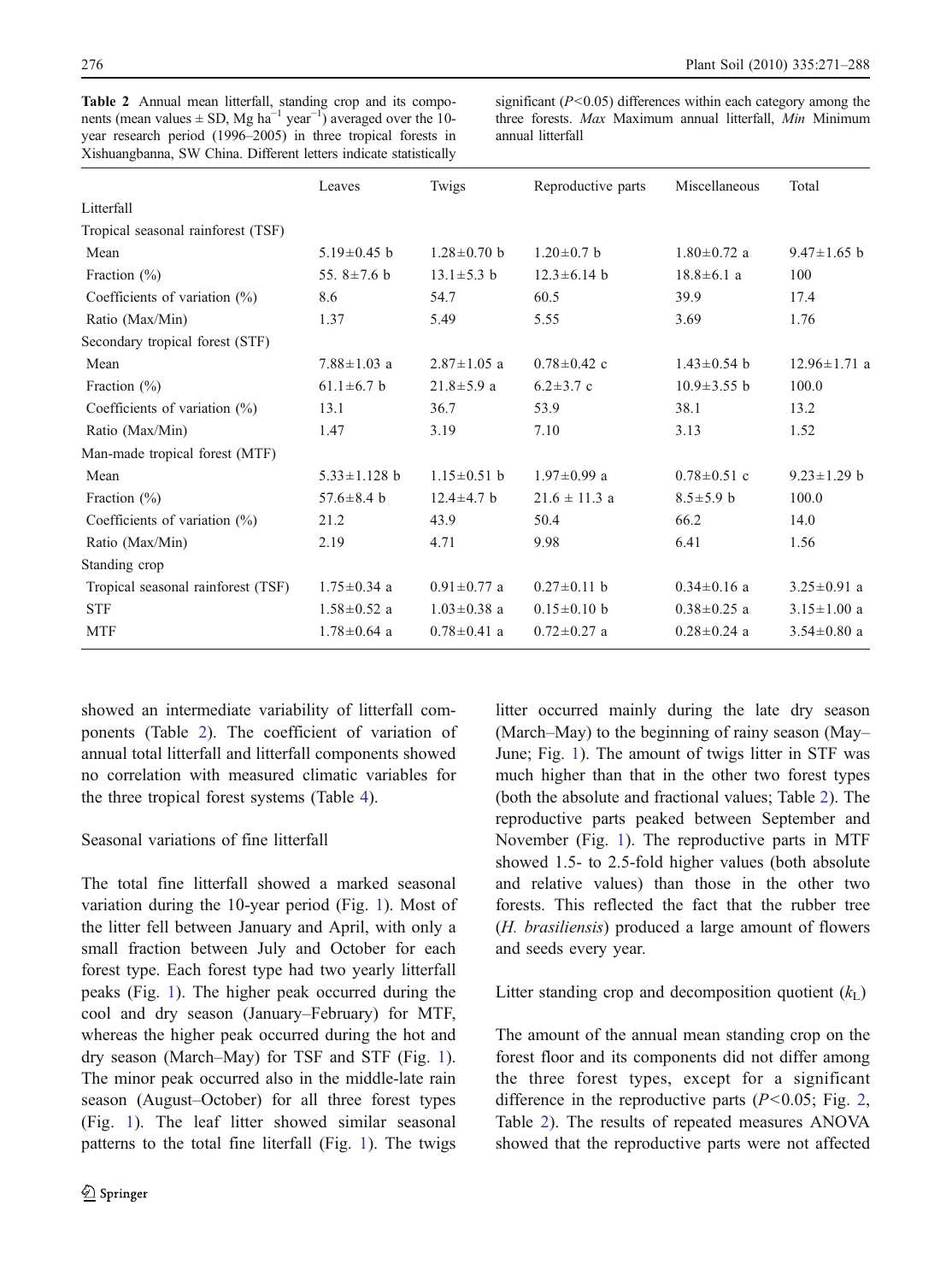<span id="page-6-0"></span>

Fig. 1 Climatic variables and temporal (1996–2005) distribution of litterfall and its components in three tropical forests in Xishuangbanna, SW China. TSF Tropical seasonal rainforest, STF secondary tropical forest, MTF man-made tropical forest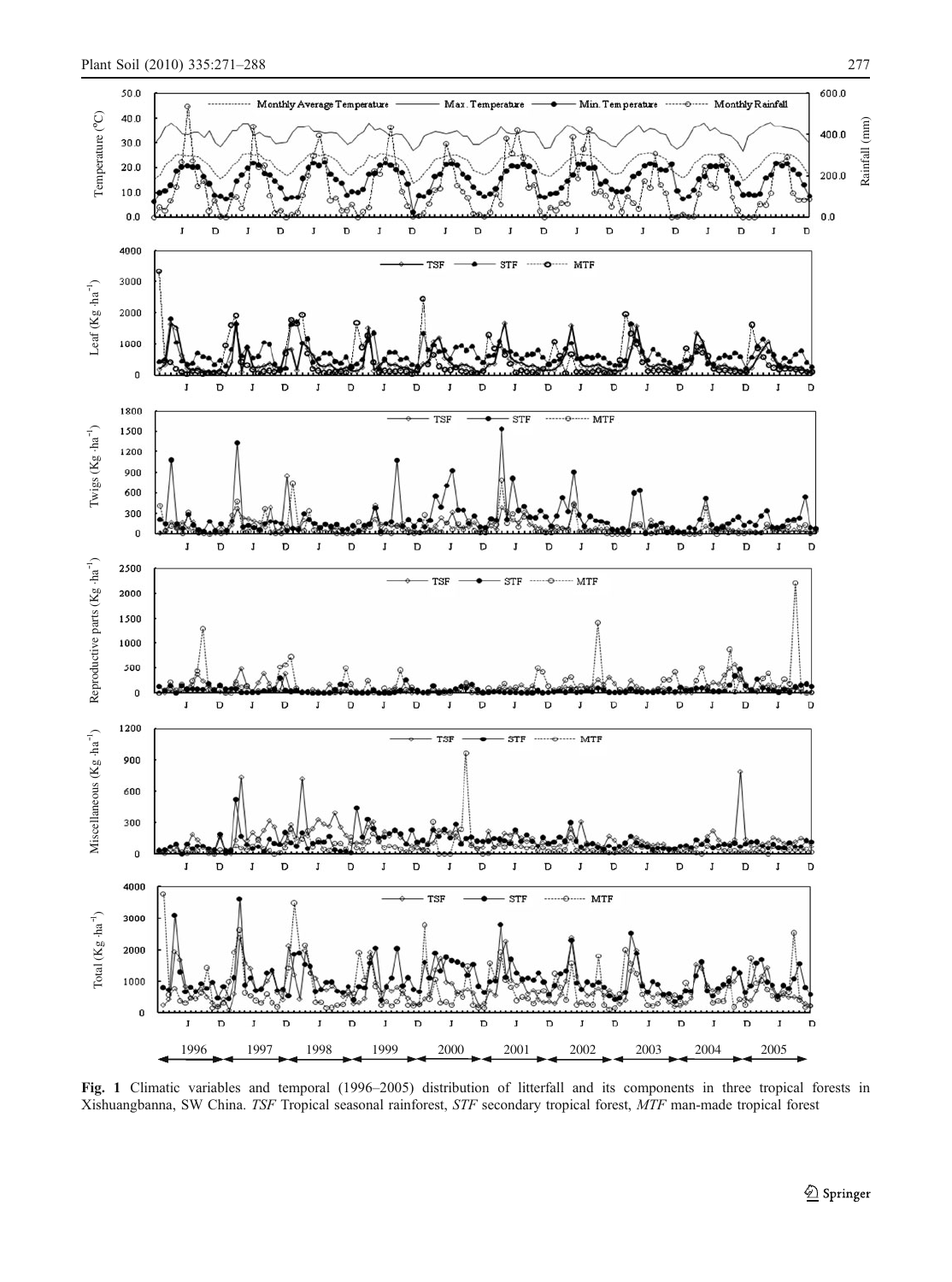<span id="page-7-0"></span>

| <b>Table 3</b> Results of repeated<br>measures ANOVA showing  |                    | Leaves     | Twigs     | Reproductive parts | Miscellaneous | Total     |
|---------------------------------------------------------------|--------------------|------------|-----------|--------------------|---------------|-----------|
| the F values and levels of<br>significance for litterfall and | Litterfall         |            |           |                    |               |           |
| its components and standing                                   | Forest types (F)   | $3.43*$    | $7.79**$  | $3.55*$            | $3.63*$       | $3.56*$   |
| crop over the 10-year re-                                     | Time $(T)$         | $1.47$ ns  | $4.26**$  | $3.26*$            | $12.74***$    | $1.71$ ns |
| search period $(1996-2005)$<br>in three tropical forests      | $F \times T$       | $0.57$ ns  | $1.07$ ns | $1.23$ ns          | $0.39$ ns     | $0.89$ ns |
|                                                               | Standing crop      |            |           |                    |               |           |
|                                                               | Forest types $(F)$ | $0.14$ ns  | $0.64$ ns | $7.10**$           | $1.63$ ns     | $0.18$ ns |
|                                                               | Time $(T)$         | $11.76***$ | $10.07**$ | $1.75$ ns          | $12.74***$    | $9.65**$  |
| $*P<0.05$ ; $*P<0.01$ ; $**P$<br>$< 0.001$ ; ns $> 0.05$      | $F \times T$       | $0.90$ ns  | $1.50$ ns | $0.82$ ns          | $0.39$ ns     | $1.80$ ns |

by time, while time had significant effect on other parts. There were no interaction effects of forest types and time on any components of litter standing crop (Table 3). Litter standing crop in the three forest types showed similar seasonal variation (Figs. [2](#page-8-0) and [3](#page-8-0)). The total litter standing crop was higher in the period from the late dry and hot season to the early rainy season (Figs. [2](#page-8-0), [3](#page-8-0)), coinciding with the period of maximum litterfall (Fig. [1\)](#page-6-0). The components of the litter standing crop showed similar seasonal patterns to the total litter standing crop (Tables [2,](#page-5-0) 3). These results reflected the seasonal variation in decomposition rate which is slow during the dry months and fast during the wet season (Figs. [2,](#page-8-0) [3](#page-8-0))

The annual mean decomposition quotient  $(k_L)$  of the total fine litter in STF  $(3.50 \pm 1.48)$  was significantly higher than that in TSF  $(3.15 \pm 1.13)$  and MTF  $(2.72\pm0.66; P<0.05;$  Table [5\)](#page-9-0). Similarly, the turnover rate of litterfall components in STF was also significantly higher than that in TSF and MTF (Table [5](#page-9-0);  $P < 0.05$ ).

The  $k_{\text{L}}$  of the total fine litter in each forest type was not significantly correlated with either with annual precipitation nor the annual mean temperature  $(P>0.05$ ; Fig. [4](#page-9-0)). Instead, the annual total decomposition was closely correlated with the annual total fine litter input for each forest type  $(P<0.01$  each, Fig. [5](#page-10-0)).

|                    | Monthly mean<br>temperature | Monthly mean<br>precipitation | Monthly maximum<br>temperature | Monthly minimum<br>temperature |
|--------------------|-----------------------------|-------------------------------|--------------------------------|--------------------------------|
| TSF                |                             |                               |                                |                                |
| Leaf               | 0.15                        | 0.05                          | 0.45                           | $-0.19$                        |
| Twig               | $-0.29$                     | 0.02                          | 0.37                           | $-0.49$                        |
| Reproductive parts | $-0.13$                     | 0.17                          | 0.17                           | $-0.26$                        |
| Miscellaneous      | 0.35                        | 0.63                          | 0.56                           | $-0.08$                        |
| Total litterfall   | $-0.49$                     | $-0.32$                       | $-0.02$                        | $-0.41$                        |
| <b>STF</b>         |                             |                               |                                |                                |
| Leaf               | $-0.18$                     | 0.28                          | 0.21                           | 0.02                           |
| Twig               | $-0.07$                     | 0.18                          | 0.41                           | $-0.27$                        |
| Reproductive parts | 0.47                        | 0.47                          | 0.38                           | 0.54                           |
| Miscellaneous      | $-0.44$                     | 0.59                          | 0.16                           | $-0.14$                        |
| Total litterfall   | $-0.32$                     | 0.22                          | 0.35                           | $-0.31$                        |
| <b>MTF</b>         |                             |                               |                                |                                |
| Leaf               | $-0.41$                     | 0.07                          | $-0.45$                        | $-0.03$                        |
| Twig               | 0.11                        | 0.37                          | 0.38                           | $-0.02$                        |
| Reproductive parts | $-0.35$                     | $-0.11$                       | $-0.59$                        | 0.17                           |
| Miscellaneous      | $-0.14$                     | 0.05                          | $-0.23$                        | $-0.19$                        |
| Total litterfall   | $-0.50$                     | 0.19                          | $-0.45$                        | 0.04                           |

Table 4 Pearson's correlation coefficient (r) between coefficients of variation of monthly mean climatic variables and monthly mean litterfall components measured in three tropical forest systems from 1996 to 2005, in Xishuangbanna, SW China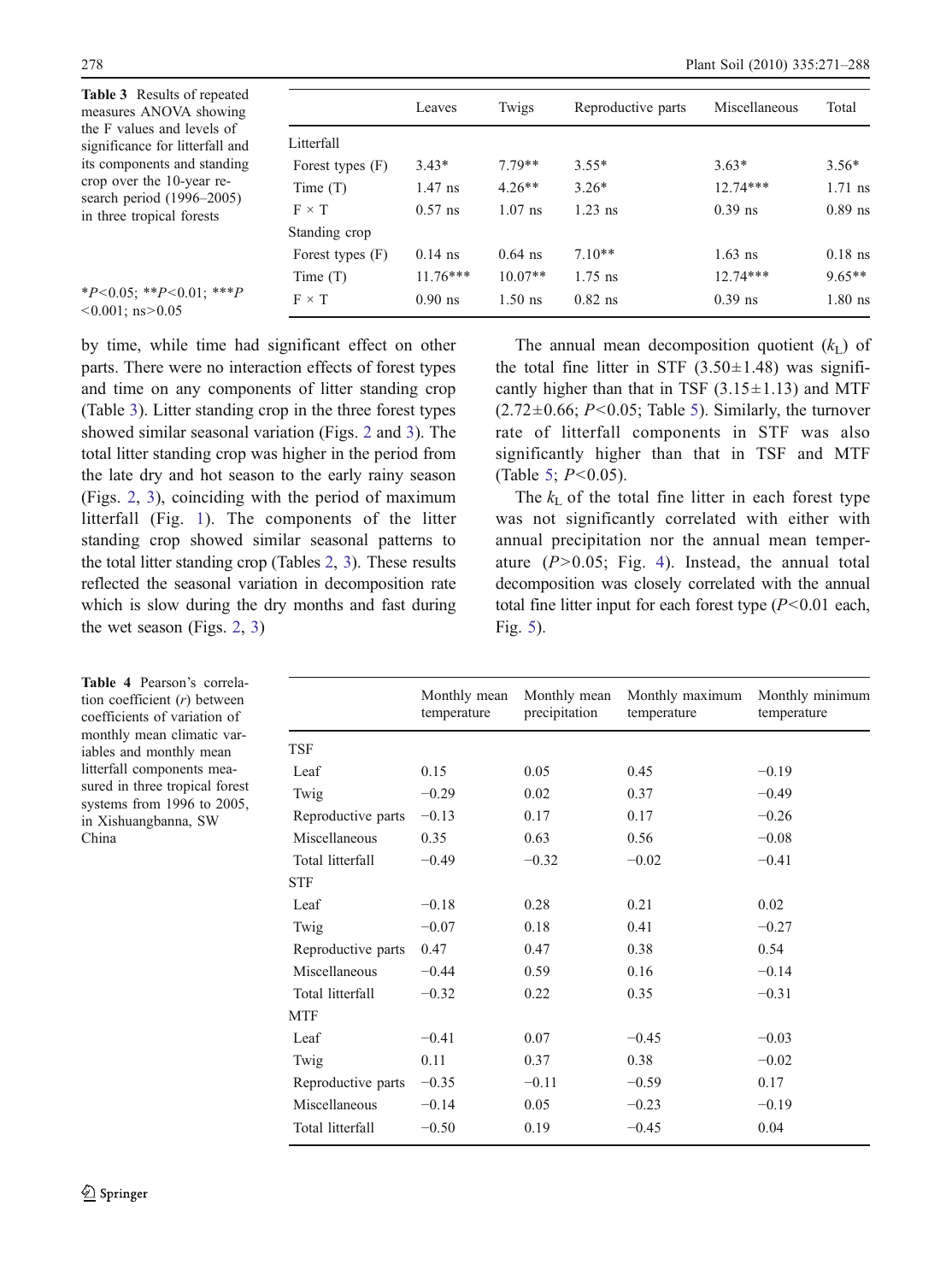<span id="page-8-0"></span>

Fig. 2 Seasonal dynamics of total litterfall standing crop on the floor from 1996 to 2005 in three tropical forests in Xishuangbanna, SW China. TSF Tropical seasonal rainforest, STF secondary tropical forest, MTF man-made tropical forest

Fig. 3 Seasonal variations in mean standing crop of litterfall on the forest floor in three tropical forest ecosystems measured from 1996 to 2005, in Xishuangbanna, SW China. Different letters indicate statistically significant  $(P<0.05)$  differences within each category among sampling dates. TSF Tropical seasonal rainforest, STF secondary tropical forest, MTF man-made tropical forest

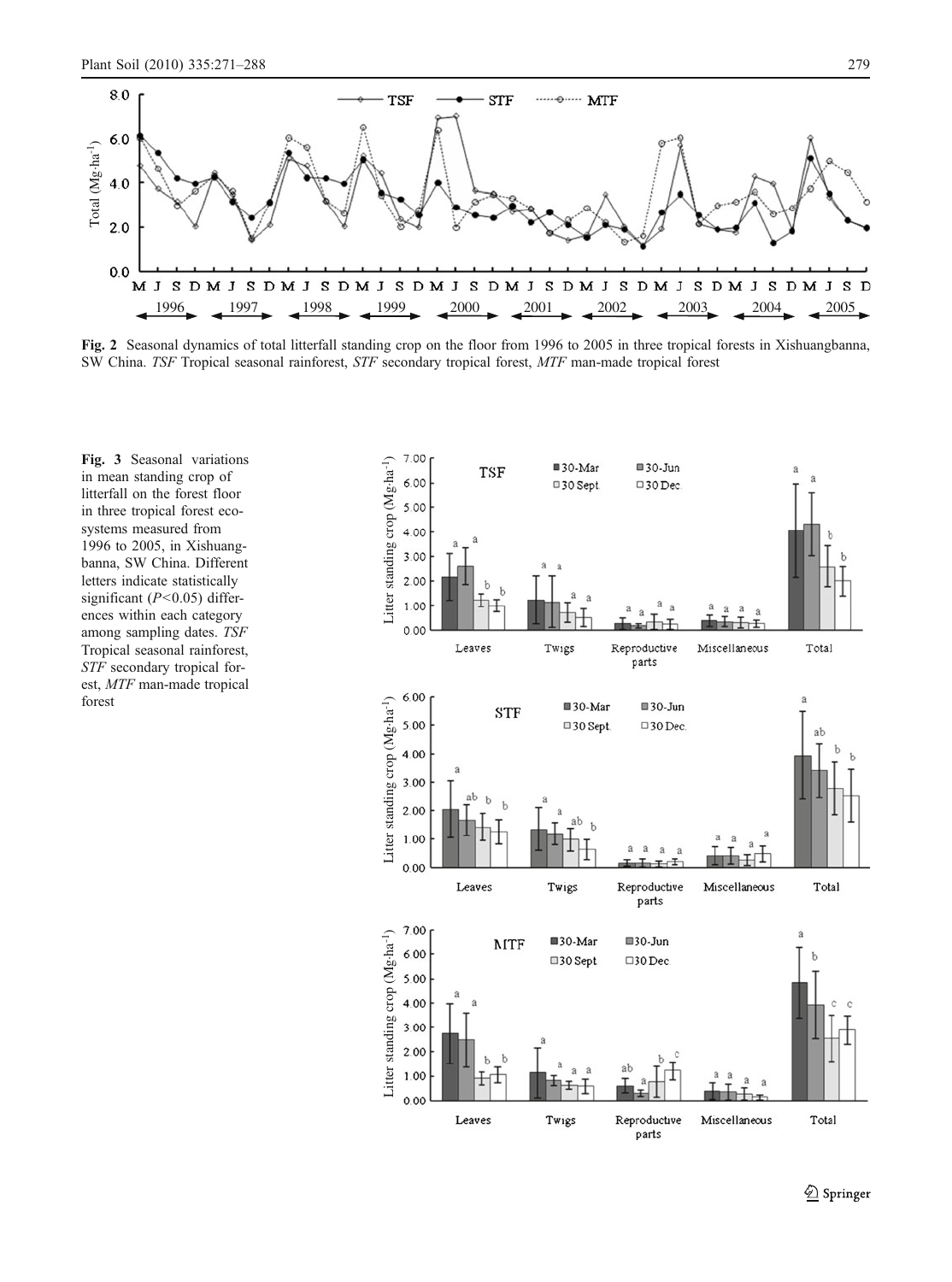<span id="page-9-0"></span>

|  |  |  | <b>Table 5</b> Annual mean turnover rate (mean values $\pm$ SD) of |  |
|--|--|--|--------------------------------------------------------------------|--|
|  |  |  | litterfall over the 10-year research period (1996–2005) in three   |  |
|  |  |  | tropical forest systems in Xishuangbanna, SW China. Different      |  |

letters indicate statistically significant  $(P<0.05)$  differences within each category among the three forests

|            | Leaves            | Twigs<br>$(<2.5$ cm in diameter) | Reproductive<br>parts | Miscellaneous     | Total             |
|------------|-------------------|----------------------------------|-----------------------|-------------------|-------------------|
| <b>TSF</b> | $3.10\pm0.85$ b   | $1.85 \pm 1.37$ b                | $4.89 \pm 2.70$ a     | $6.15 \pm 2.53$ a | $3.15 \pm 1.13$ b |
| <b>STF</b> | $3.63 \pm 2.58$ a | $3.11 \pm 1.47$ a                | 5.11 $\pm$ 3.53 a     | $5.56 \pm 3.78$ a | $3.50 \pm 1.48$ a |
| <b>MTF</b> | $3.28 \pm 1.20$ b | $1.63 \pm 0.72$ b                | $3.10 \pm 1.73$ b     | $4.85 \pm 3.83$ a | $2.72 \pm 0.0.66$ |

Mineral-element concentrations and C-N-P relationships

The mean mineral-element concentrations of fine litterfall varied with forest types (Table [6\)](#page-11-0). The STF litterfall contained higher C, N, and Mg than MTF and TSF litterfall (Table [6\)](#page-11-0). The highest P and K concentrations were in MTF litterfall, while the highest Ca concentration was in TSF litterfall (Table [6\)](#page-11-0).

The ratios of C/N, C/P, and N/P in fine litterfall differed significantly among the three forest types  $(P<0.05$ ; Table [6\)](#page-11-0). Significantly lower C/N ratios were observed in STF, and the highest ratios of C/P and N/P were in STF, followed by TSF and MTF (Table [6\)](#page-11-0).

Mineral-element fluxes in litterfall

The total amount of mineral element return in STF was significantly greater than that in TSF or MTF;  $P < 0.05$ ; Fig. [6,](#page-12-0) Table [7](#page-12-0)). The annual average total mineral element return in STF was 2,458.5 kg ha<sup>-1</sup> year<sup>-1</sup>



Fig. 4 The correlation between fine litterfall decomposition quotient value  $(k_L)$ and annual precipitation and annual mean temperature in three tropical forests from 1996 to 2005, in Xishuangbanna, SW China. TSF Tropical seasonal rainforest, STF secondary tropical forest, MTF man-made tropical forest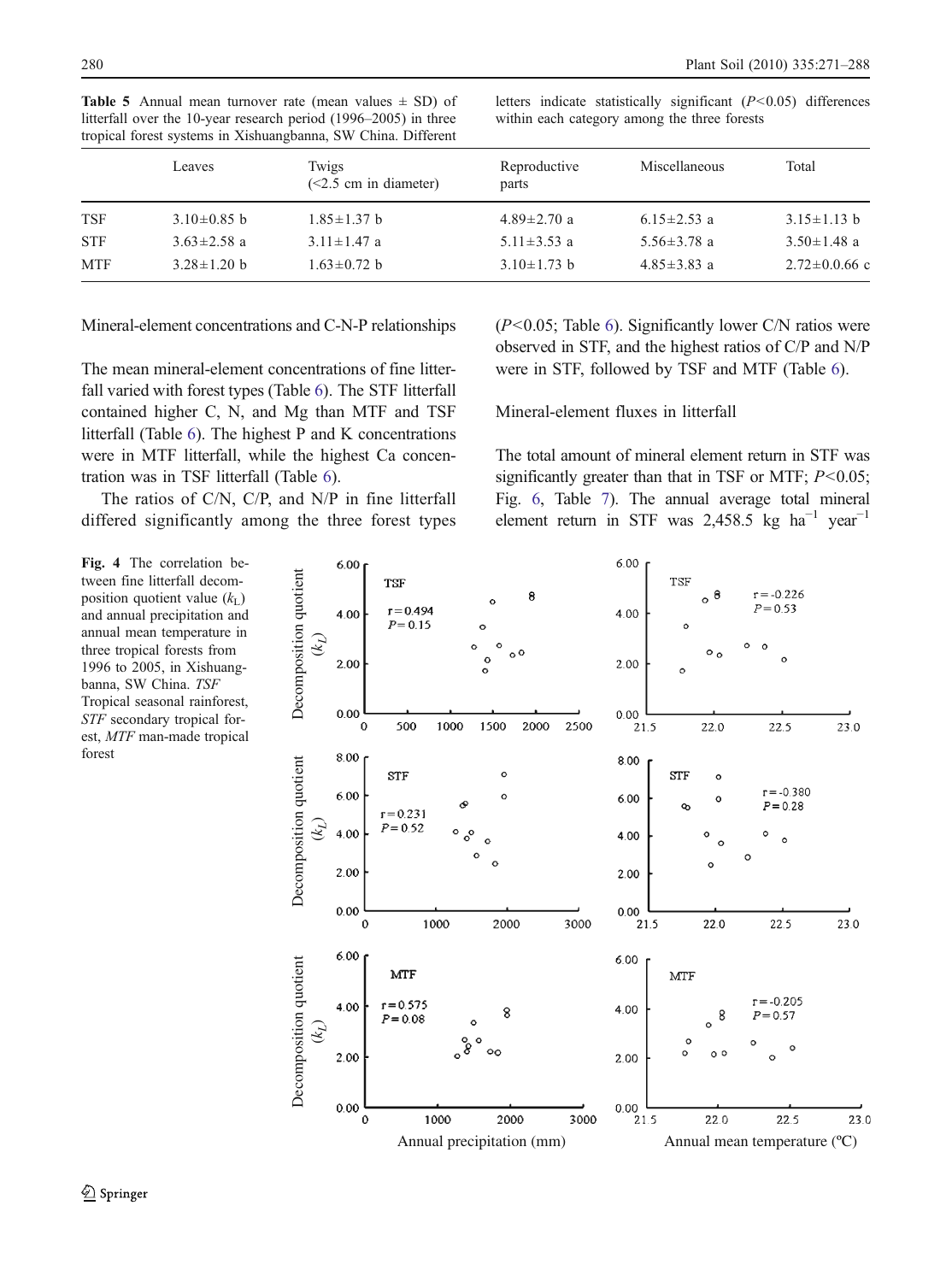<span id="page-10-0"></span>

Fig. 5 The correlation between annual total fine litterfall and annual decomposition in three tropical forests from 1996 to 2005 in Xishuangbanna, SW China. TSF Tropical seasonal rainforest, STF secondary tropical forest, MTF man-made tropical forest

 $(+56.5%)$  higher than in TSF and 2,225.7 kg ha<sup>-1</sup> year<sup>-1</sup> (+48.5%) higher than in MTF. Correspondingly, the amount of each mineral element return in STF was greater than that in TSF and MTF, except for Ca return among the three forest types (Table [7](#page-12-0)). Neither the total amount nor each mineral element return was different between TSF and MTF (Table [6](#page-11-0)). The mineral elements showed decreasing fluxes of  $C > Ca > N > K > Mg > P$  in TSF, and  $C > N > Ca > K > Mg > P$  in STF and MTF (Table [7](#page-12-0)).

The percentage contribution of litterfall components to the annual fluxes of mineral elements varied among the three forest types (Fig. [7\)](#page-13-0). Generally, leaves contributed >50% (Fig. 5). In TSF, 53.5% of the total mineral elements returned to the forest floor was contributed by leaf litter, followed by miscellaneous (21.1%), twigs (13.1%), and reproductive parts (12.3%). In STF, 61.5% of the total nutrient mass was provided by leaf litter, followed by twigs (22.0%), miscellaneous (11.1%), and reproductive parts (5.4%). In MTF, the highest mineral element return was contributed also by leaf litter (58.4%), but followed by reproductive parts (19.5%), twigs (13.0%), and miscellaneous (9.0%). These element return patterns did not differ from the fraction orders of fine litterfall components for each forest type (Table [2](#page-5-0)).

#### Nutrient use efficiency

The NUE varied significantly for different elements among the three forest types  $(P<0.05$ ; Table [8\)](#page-13-0). In each forest type, the highest NUE was found for P, followed by Mg and K (Table [8\)](#page-13-0). The NUE showed a descending order of  $P > Mg > K > N > Ca$  in TSF, and  $P > Mg > K > Ca > N$  in STF and MTF (Table [8\)](#page-13-0). STF had the lowest NUE of N and the highest NUE of P and Ca, whereas K was most effectively used in TSF, followed by STF and MTF. The use efficiency of Mg was significantly lower in STF than in TSF and MTF.

#### Discussion

Litter production and dynamics

The results of the total fine litterfall produced in STF  $(12.96 \pm 1.71 \text{ Mg ha}^{-1} \text{ year}^{-1})$ , TSF  $(9.47 \pm$ 1.65 Mg ha<sup>-1</sup> year<sup>-1</sup>), and MTF  $(9.23 \pm$ 1.29 Mg ha−<sup>1</sup> year−<sup>1</sup> ) (Table [2\)](#page-5-0) do not fully support our hypothesis 1 of greater litterfall in a species-rich than in a species-poor stand. TSF is the most speciesrich stand with the most complex structure and the highest tree density, while MTF is the species-poorest stand with simpler structure (Table [1\)](#page-3-0). On the other hand, our results also do not support the conclusions of Brown and Lugo ([1982](#page-15-0)) and Stohlgren [\(1988](#page-16-0)).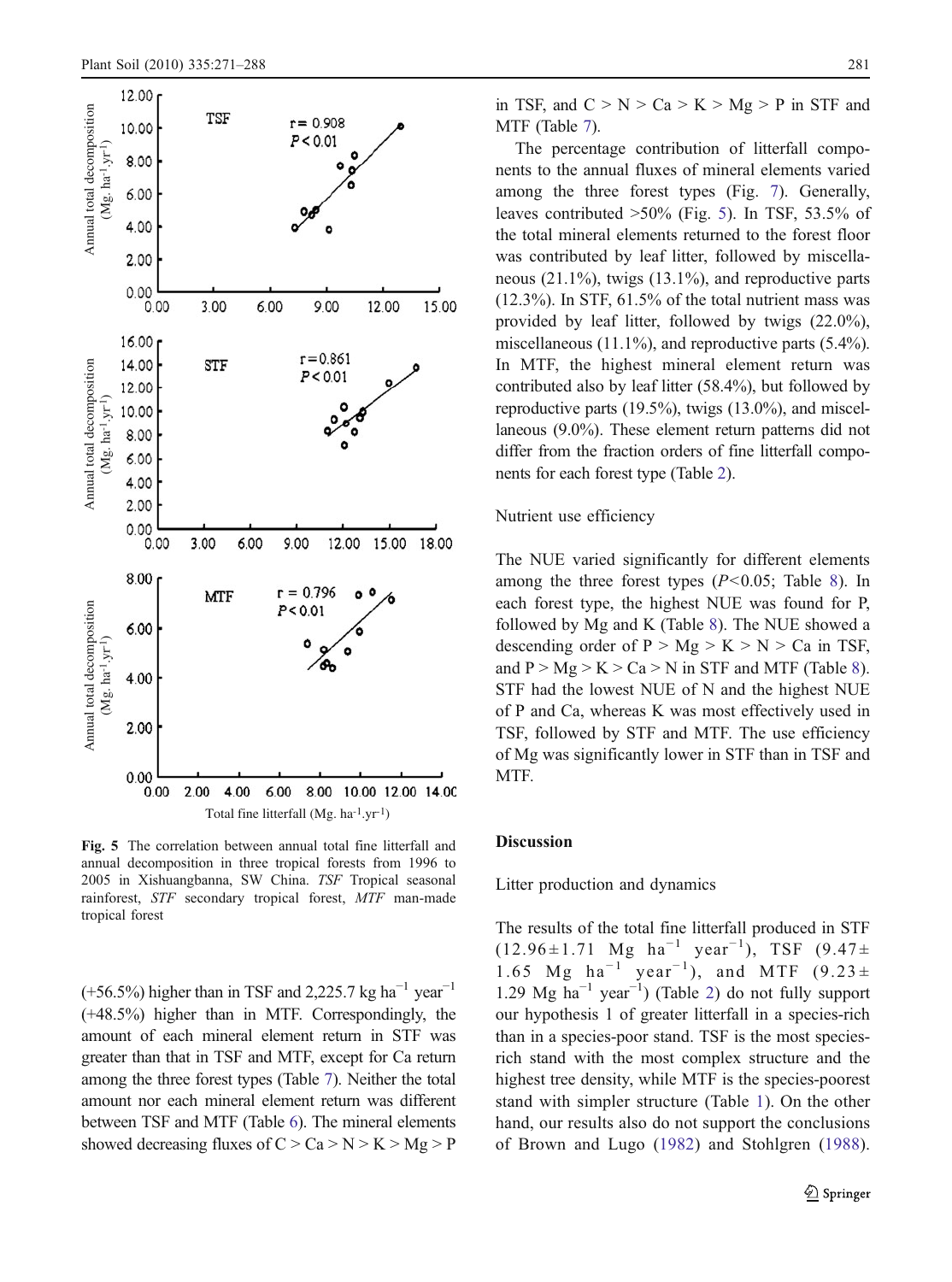<span id="page-11-0"></span>

| $2.32 \pm 0.21$ b<br>$1.82 \pm 0.30$ c<br>$2.90 \pm 0.21$ a<br>$10.85 \pm 1.08$ c<br>$17.45 \pm 1.54$ a<br>5.71 $\pm$ 0.99 ab<br>$4.77 \pm 0.87$ b<br>$6.61 \pm 1.50$ a<br>$1.05 \pm 0.013$ b<br>$1.07 \pm 0.10$ b<br>$1.39 \pm 0.29$ a<br>$468.15 \pm 17.09$ b $16.60 \pm 1.59$ b<br>$17.05 \pm 2.25$ b<br>$22.30 \pm 1.59$ a<br>492.03 $\pm$ 11.99 a<br>$03.34 \pm 11.05$ a<br><b>MTF</b><br><b>TSF</b><br>STF |                    | S                   | S <sup>P</sup>       | $\frac{P}{Z}$      |
|------------------------------------------------------------------------------------------------------------------------------------------------------------------------------------------------------------------------------------------------------------------------------------------------------------------------------------------------------------------------------------------------------------------|--------------------|---------------------|----------------------|--------------------|
|                                                                                                                                                                                                                                                                                                                                                                                                                  |                    | $28.64 \pm 32.17$ a | $459.17 \pm 57.05$ a | $16.17 \pm 1.76$ b |
|                                                                                                                                                                                                                                                                                                                                                                                                                  |                    | $22.67 \pm 0.71$ b  | $492.41 \pm 57.06$ a | $21.68 \pm 2.43$ a |
|                                                                                                                                                                                                                                                                                                                                                                                                                  | $14.33 \pm 1.69$ b | $29.94 + 4.87$ a    | $388.86 \pm 99.83$ b | $12.87 \pm 1.74$ c |

Brown and Lugo [\(1982\)](#page-15-0) that there is a significant positive relationship between stand biomass and litter production. Stohlgren [\(1988\)](#page-16-0) suggested that the annual litterfall can be predicted by a function derived from the individual tree basal area and live crown ratio. However, neither the biomass order nor the basal area order of the tree layer (MTF  $\geq$  TSF  $>$ STF; Table [1\)](#page-3-0) coincided with the fine litterfall order of STF > TSF > MTF (Table [2\)](#page-5-0). Similarly, previous studies also failed to establish cause-effect relationships between such stand parameters and litterfall production in temperate forests (e.g. Bray and Gorham [1964](#page-15-0)) and tropical forests (Kumar and Deepu [1992;](#page-16-0) Sundarapandian and Swamy [1999](#page-16-0)). Our present results, in line with the work of Bray and Gorham ([1964\)](#page-15-0), appear to indicate that litter production in closed-canopy forests is somewhat correlated with tree density but independent of stand age and wood production. However, the species composition seems to be important for litter production within the same climate range (Facelli and Pickett [1991\)](#page-15-0).

In line with our findings, it has been demonstrated that tropical secondary forests and plantations, being fast-growing and highly productive ecosystems, usually produce higher litterfall (Lugo [1992\)](#page-16-0), many studies reported that litterfall production in young tropical secondary forests was similar to that in tropical primary forest in eastern Guatemala (Ewel [1976](#page-15-0) ) and in north-east Brazilian Amazon (Barlow et al. [2007b](#page-15-0)). Similarly, litterfall production in plantations was not significantly different from that in primary rain forests in the eastern Brazilian Amazon (Smith et al [1998](#page-16-0)) and in Australia (Brasell et al. [1980](#page-15-0)). Such findings suggest that constructing mixed plantation and naturally regenerated forests on abandoned and degraded land in the study region could be effective for restoring ecosystem processes such as litter production (Barlow et al. [2007a\)](#page-15-0).

A global comparison showed that litterfall production in tropical forests varied from region to region, indicating that litterfall production is affected by many biotic and abiotic factors across regions. Our litterfall data obtained in TSF and in MTF is similar to those recorded in tropical broadleaf deciduous forests  $(9.438 \text{ Mg} \text{ ha}^{-1})$  and tropical broadleaf evergreen forests (9.369 Mg ha<sup>-1</sup>; Vogt et al. [1986\)](#page-16-0), but lower than those in equatorial Congo (Zaire) (Laudelout and Meyer [1954](#page-16-0)), in the alluvial rain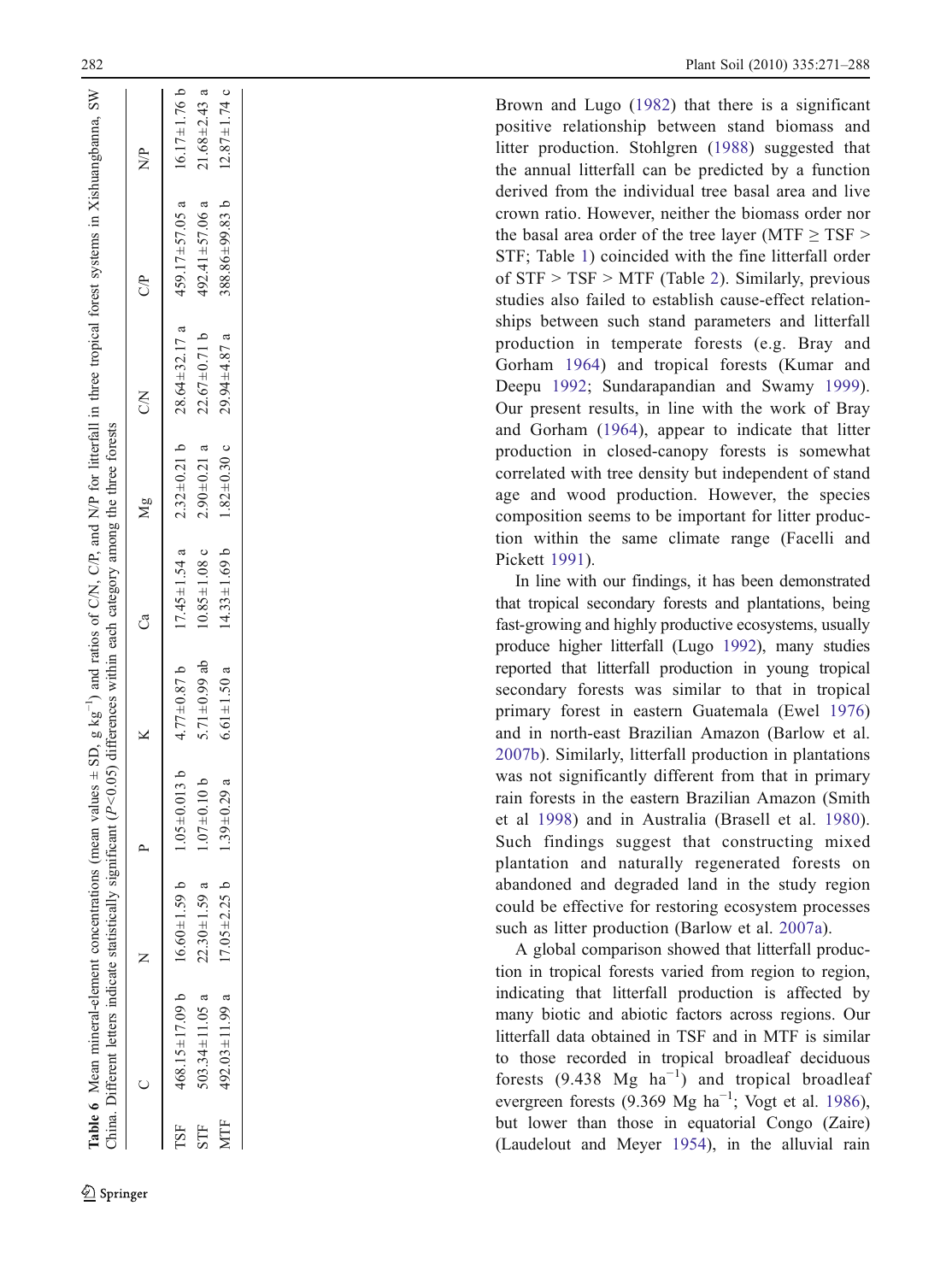<span id="page-12-0"></span>

Fig. 6 Monthly total mineral-element return (kg ha<sup>-1</sup> year<sup>-1</sup>) from fine litterfall in three tropical forests in 1999, 2002 and 2005 in Xishuangbanna, SW China. TSF Tropical seasonal rainforest, STF secondary tropical forest, MTF man-made tropical forest

forest, and in the forest over limestone sites in Sarawak (Proctor et al. [1983\)](#page-16-0), in a Bornean rain forest ( Burghouts et al. [1998](#page-15-0)) and in Panama tropical forest (Wieder and Wright [1995\)](#page-17-0). The STF litterfall is only lower than that in the Macrolobium forest in equatorial Congo (Zaire) (Laudelout and Meyer [1954\)](#page-16-0). The litterfall data in present study lies in the upper range of the litterfall previously recorded for tropical forests (Brown and Lugo [1982](#page-15-0); Vitousek [1984;](#page-16-0) Proctor [1984](#page-16-0)).

#### Annual variation of litter production

The greatest annual variation of litter production was observed in the richest forest in terms of species TSF, followed by MTF and STF (Table [2](#page-5-0), see also Table [1\)](#page-3-0) which was also not consistent with our hypothesis 1 that species-rich stands will produce more litter with less annual variation than species-poor stands. The higher annual variation of litterfall production in TSF was mainly from twigs and reproductive parts (Table [2\)](#page-5-0). The TSF is a climax rainforest ecosystem with greater variations in canopy architecture and tree species. Due to its complex structure and canopy architecture, dead branches usually remain on trees for a long period, which may occasionally fall on the forest floor (Facelli and Pickett [1991;](#page-15-0) Maass et al. [2002\)](#page-16-0) leading to higher variations in twig litterfall. The number and density of mature trees in TSF may regularly produce an abundant flowers, fruits, and seeds in a masting year (Stocker et al. [1995\)](#page-16-0) resulting in a higher variation in reproductive parts.

The species-poor MTF was dominated by two deciduous species H. brasiliensis and R. vomitoria. H. brasiliensis sheds leaves in January and R. vomitoria does so between January and March. Similarly, STF was in the successional stage with many deciduous tree species such as Dolichandrone stipulate, Aporusa yunnanensis, Alchornea tiliaefolia, Cratoxylon cochinchinensis, Dolichandrone stipulate and Styrax tonkinensis, which accounted for about 30% of the total stems. These deciduous individuals yearly produced a large amount of litter during the dry and hot season (March–April). Compared to the complex structure and canopy architecture in TSF with older trees, on the other hand, relatively young trees with simple community structure in STF and MTF (Table [1](#page-3-0)) may have less twig litter remaining in the canopy for a long time. Therefore, more litter production but less annual variation occurred in STF and MTF.

Table 7 Annual mean mineral-element return (mean values ± SD, kg ha<sup> $-1$ </sup> year<sup> $-1$ </sup>) from fine litterfall in three tropical forests in Xishuangbanna, SW China. Different letters indicate statistically

is the mean values  $\pm$  significant (P<0.05) differences within each category among the form fine litterfall in three tropical forests in three forests three forests

|            | C.                   | N                                                  | P                 | $K$ $-$          | Ca                | Mg               | Total                                                    |
|------------|----------------------|----------------------------------------------------|-------------------|------------------|-------------------|------------------|----------------------------------------------------------|
| TSF        | $4002.3 \pm 655.7$ b | $135.9 \pm 18.6 \text{ b}$ $8.4 \pm 0.9 \text{ b}$ |                   | $40.4 \pm 5.4$ b | 145.8±27.9 a      |                  | $19.6 \pm 2.3 \text{ b}$ $4352.3 \pm 698.5 \text{ b}$    |
| STF.       | 6277.3±368.9 a       | $277.2 \pm 15.0$ a                                 | $13.0 \pm 1.1$ a  | 70.7±4.6 a       | $136.3 \pm 8.5$ a | $36.2 \pm 1.1$ a | 6810.8±387.1 a                                           |
| <b>MTF</b> | $4234.6 \pm 501.5$ b | $144.1 \pm 20.8$ b                                 | $11.9 \pm 3.0$ ab | 56.9±11.5 ab     |                   |                  | $122.4 \pm 26.8$ a $15.2 \pm 2.7$ b $4585.1 \pm 564.5$ b |
|            |                      |                                                    |                   |                  |                   |                  |                                                          |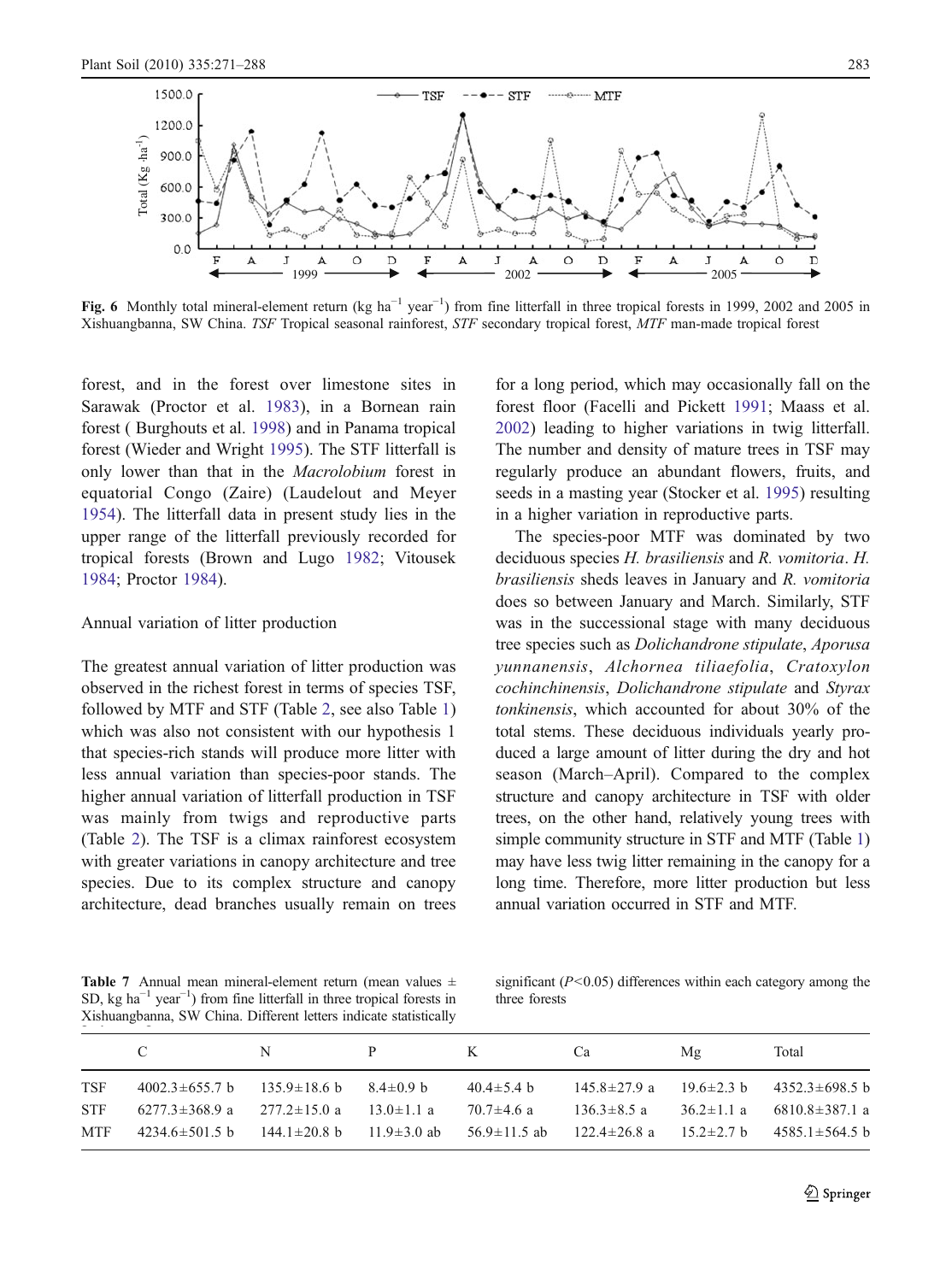<span id="page-13-0"></span>

Fig. 7 The percentage of annual mean mineral element returns among litterfall components in three tropical forests from 1996 to 2005, in Xishuangbanna, SW China. Different letters indicate statistically significant  $(P<0.05)$  differences within each category among forest types. TSF Tropical seasonal rainforest, STF secondary tropical forest, MTF man-made tropical forest

Based on these analyses, we suggest that published litterfall data (production, annual variation, composition) may imply an age effect (Table [1\)](#page-3-0) associated with successional stage, species composition, community structure, and canopy architecture. In addition, occasional natural and man-made disturbances can also contribute to elevated litterfall production and annual variations.

#### Litter seasonality

Around 50–80% of the total litterfall occurred during the dry season (November–April), showing a marked seasonality of litterfall (Fig. [1](#page-6-0)). Whitmore ([1975\)](#page-17-0) pointed out that the seasonality of litterfall is often related to a period of water stress. The litter accumulation was particularly high with a major peak during the dry season (November–April) and a minor peak in the middle of the rainy season (May–October; Fig. [1\)](#page-6-0), which is in agreement with previous studies (e.g., John [1973](#page-16-0); Cuevas and Medina [1986;](#page-15-0) Sundarapandian and Swamy [1999](#page-16-0); Pandey et al. [2007\)](#page-16-0). These findings demonstrate that the seasonality of litterfall not only coincides with the rhythm of leaf senescence and abscission of the forest tree species, it also largely follows the annual cycle of environmental parameters such as temperature and moisture at a regional scale (Sundarapandian and Swamy [1999](#page-16-0)).

Fine litter turnover and decomposition  $(k<sub>L</sub>)$ 

The turnover rates of litterfall in TSF and MTF were similar ( $k_1$ =3.15 in TSF vs.2.72 in MTF, P>0.05) but significantly lower than that in STF  $(k<sub>L</sub>=3.50, P<0.05;$ Table [5](#page-9-0)). This result does not support our hypothesis that litterfall decomposition rate is more rapid in species-rich (i.e., TSF) than in species-poor (i.e., MTF) communities (see [Introduction\)](#page-0-0). The amount or rate of decomposition was closely correlated with annual total fine litter input (Fig. [5\)](#page-10-0) but not with annual precipitation and annual mean temperature (Fig. [4](#page-9-0)). The decomposition rates ( $STF > TSF >$ MTF) were reverse with the C-N ratios ( $STF < TSF$ ) < MTF) but consistent with the C-P or N-P ratios  $(STF > TSF > MTF)$  in the three forests (Tables [5,](#page-9-0) [6\)](#page-11-0). These results indicated that the litter decomposition rate is determined mainly by its resources quality but less affected by tree species richness within the same climate zone. Similarly, previous studies found that litter decomposition rates are controlled primarily by litter quality at a regional scale with similar climatic conditions (Swift et al. [1979](#page-16-0); Güsewell and Verhoeven [2006](#page-15-0)). Lower C-N ratio and higher N-P ratio of litterfall can accelerate decomposition (Swift et al. [1979](#page-16-0); Güsewell and Verhoeven [2006\)](#page-15-0). Another aspect is that the microenvironmental conditions such as temperature, moisture, and microorganisms in the upper soil could play an important role in determining the litter decomposition processes (Berg and McClaugherty [2003](#page-15-0)).

The turnover rate of 3.15 in TSF is similar to the results obtained from Dipterocarp forests in Pasoh, Malaya (3.3; Ogawa [1978;](#page-16-0) Yoda [1978](#page-17-0)), and in Zaire

Table 8 Annual mean nutrient use efficiency (mean values ± SD) in three tropical forests in Xishuangbanna, SW China. Different letters indicate statistically significant  $(P<0.05)$  differences within each category among the three forests

|            | N                |                     | K                 | Cа               | Mg                |
|------------|------------------|---------------------|-------------------|------------------|-------------------|
| <b>TSF</b> | $61.1 \pm 2.5a$  | $979.2 \pm 48.8$    | $228.6 \pm 36.4a$ | $59.7 \pm 7.1c$  | $439.0 \pm 30.6$  |
| <b>STF</b> | $45.0 \pm 0.9$ b | $1214.4 \pm 425.6a$ | $187.6 \pm 6.9$ b | $94.1 \pm 2.2a$  | $352.1 \pm 21.7c$ |
| <b>MTF</b> | $60.8 \pm 1.4a$  | $786.3 \pm 141.6c$  | $168.5 \pm 24.1$  | $74.1 \pm 9.7$ b | $574.7 \pm 29.2a$ |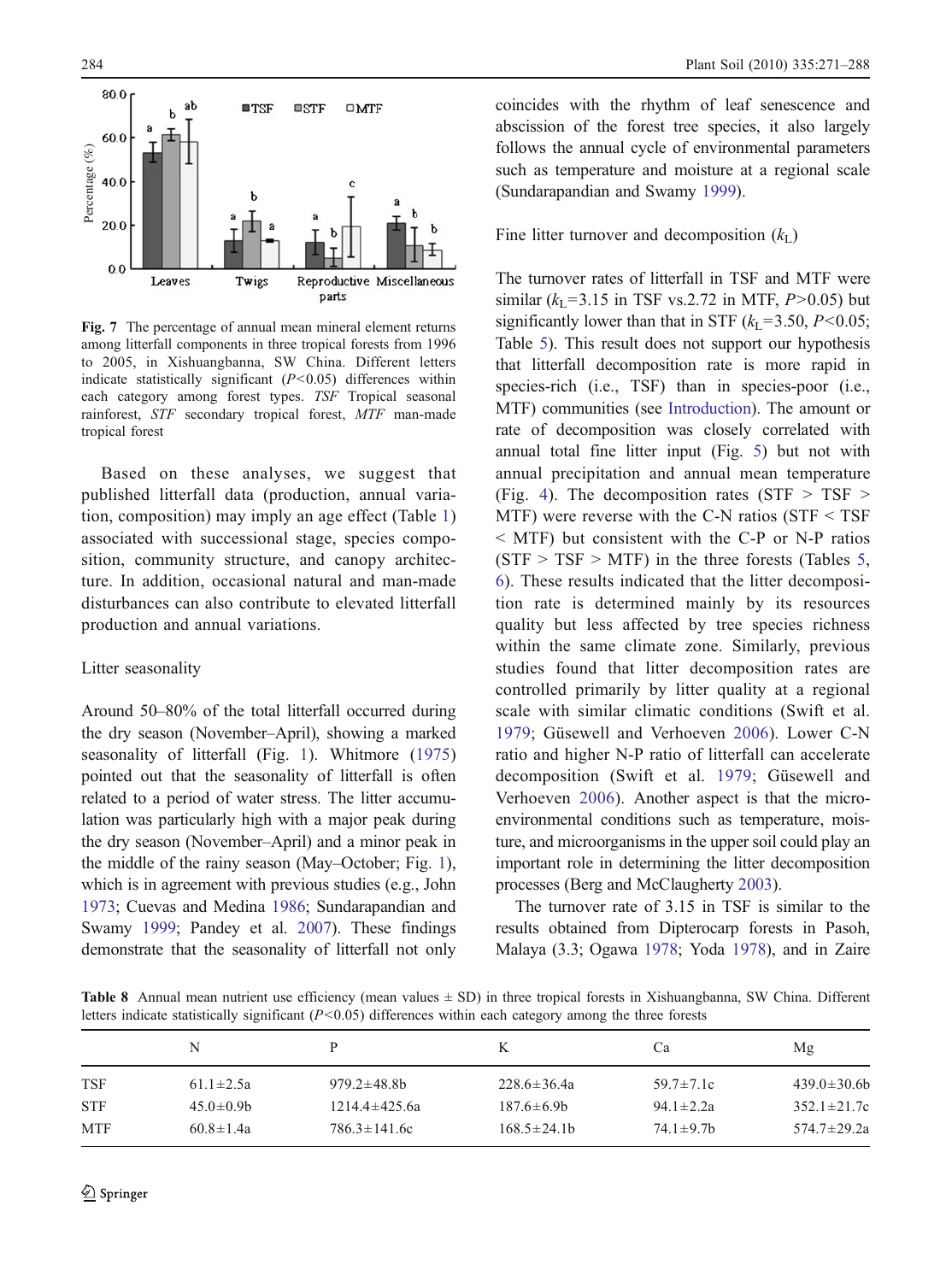(3.2; Laudelout and Meyer [1954\)](#page-16-0), but higher than the values found in the tropical lowland moist forests in Nigeria (2.2) and Ghana (2.0; Anderson and Swift [1983](#page-15-0)), in Brazil (2.02–2.22; Scott et al. [1992,](#page-16-0) [1994](#page-16-0)), in Australia (1.3–2.2; Spain [1984](#page-16-0)), and in Panama (1.53– 2.41; Wieder and Wright [1995](#page-17-0)). The turnover time of litter mass in the present study (0.32–0.39 years) is close to the tropical broadleaf semi-deciduous forests (0.37 years), but much lower than that of tropical broadleaf deciduous forests (0.94 years), tropical broadleaf evergreen forests (2.41 years; Vogt et al. [1986](#page-16-0)), and the range (0.57–0.88 years) suggested by Brown and Lugo [\(1982\)](#page-15-0). The decomposition rates obtained in our study (2.72–3.50) are relatively high, which may have resulted from an underestimate of litterfall production from the litterfall traps (Clark et al. [2001a\)](#page-15-0), but there were within the upper range of decomposition rates previously recorded for tropical rainforests (1.0–3.3; Anderson and Swift [1983\)](#page-15-0)

# Nutrient return and nutrient use efficiency

Annual quantities of carbon and nutrients returned to the forest floor followed a descending order of STF > MTF > TSF (Table [7\)](#page-12-0). The greater quantity of carbon and nutrients returned in STF coincided with the higher litter mass (Table [2\)](#page-5-0) and higher nutrient concentrations in that litter (Table [6\)](#page-11-0). The concentrations of nutrients found in the present study were higher than most values previously recorded and was in the upper range reported for other tropical forests (Proctor [1984;](#page-16-0) Vitousek [1984\)](#page-16-0). Differences in nutrient return among the three forest types studied (Table [7\)](#page-12-0) may be mainly caused by differences in species composition of the forest stands, and the quantity and quality of litter (Vitousek and Sanford [1986](#page-16-0); Herbohn and Congdon [1998](#page-15-0)).

One of our hypotheses (hypothesis 3, see [Intro](#page-0-0)[duction\)](#page-0-0) was that NUE would be positively correlated with tree species richness. Our data does not support that hypothesis. The NUE was found to be elementdependent and to vary significantly among the three forest types (Table [8\)](#page-13-0). This indicated that NUE in a forest stand is associated closely with the assemblage of co-existing species in a community but not with the number of species. Our results are consistent with the results of Hiremath and Ewel ([2001\)](#page-15-0), who stated that the species or life forms comprising an ecosystem exert considerable influence on ecosystem NUE. Ecosystem NUE depends mainly on the identity of the species making up the system, but not on a greater diversity of species per se (Hiremath and Ewel [2001\)](#page-15-0).

STF had higher P, Ca and Mg but lower N use efficiency than TSF and MTF. However, MTF had lower N, P, K but higher Mg use efficiency than TSF (Table [8\)](#page-13-0). STF had lower N use efficiency which may be caused by N-fixing species (leguminous species) accounting for >30% of the total individuals in that forest. Higher N returned from litterfall of N-fixing species has been reported (Vitousek [1984\)](#page-16-0). Lower N, P and K use efficiency in MTF may be caused by N, P and K fertilizer applied to this plantation.

The NUE of N, P, and Ca in the present study are within the lower range previously reported for tropical forests (Vitousek [1984\)](#page-16-0), which may reflect a slower circulation of nutrients in Xishuangbanna tropical forests. The lower annual precipitation and lower temperature here may limit primary production compared to tropical forests closer to the equator.

# Conclusion

The three studied Xishuangbanna tropical forests showed obvious differences in ecological characteristics such as plant species composition, community structure and biomass. Litterfall production, nutrient return and decomposition rates of litterfall and NUE varied with forest types. However, litterfall production, nutrient return and decomposition rate of litterfall in these tropical forests were not significantly correlated with tree species richness or tree density or stand biomass. Instead, they seemed to be related strongly to species composition. Litterfall production and monthly/annual variations did not coincide with monthly/annual variation of climatic variables, but appeared to be dependent upon stand age associated with canopy architecture and life stage of trees. The annual mean decomposition rates of the total fine litter in each forest type was not significantly correlated with the annual precipitation and annual mean temperature, but determined mainly by its resource quality. The present study suggests that litterfall production and decomposition process are influenced strongly by the specific assemblage of coexisting species and their life stage (age) but less affected by species richness. Our findings indicate that establishing multi-species and multistory man-made tropical forest can be an effective way to enhance biological produc-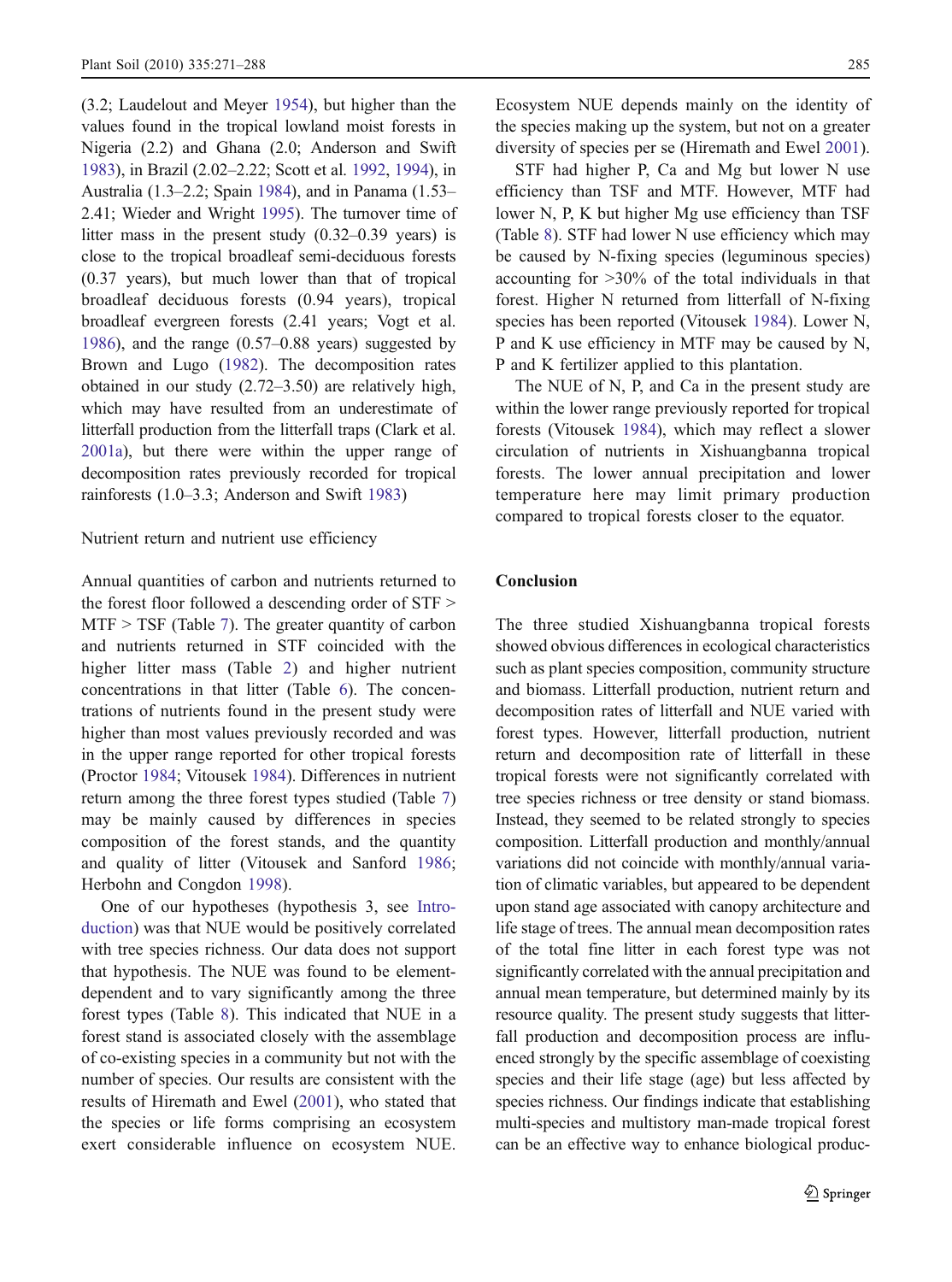<span id="page-15-0"></span>tivity and maintain soil nutrients on degraded tropical land.

Acknowledgments This project was supported by Chinese Ecosystem Research Network (CERN) (Grants: KZ951-A1- 301, KZ95T-04), Ministry of Science and Technology of China (Grant: 2001CCB00600) and Chinese Academy of Sciences (Grant: KZCX2-406). We thank staff members of Xishuangbanna Tropical Rainforest Ecosystem Station for their assistance in the field work and Biogeochemistry Lab of Xishuangbanna Tropical Botanical Garden. We are also grateful to Dr. Douglas Schaefer for improving the language, and other two anonymous reviewers for their helpful comments and suggestions for improving this manuscript.

#### References

- Aber JD, Melillo JM, Nadelhoffer KJ, Paster J, Boone RD (1991) Factors controlling nitrogen cycling and nitrogen saturation in northern temperate forest ecosystems. Ecol Appl 1:303–315
- Anderson JM, Swift MJ (1983) Decomposition in tropical forests. In: Sutton SL, Whitmore TC, Chadwick AC (eds) Tropical rain forest: ecology and management. Blackwell Scientific, Oxford, pp 287–309
- Arunachlam A, Maithani K, Pandey HN, Tripathi RS (1998) Fine litterfall and nutrient dynamics during forest regrowth in the humid subtropics of north-eastern India. For Ecol Manage 110:209–219
- Barlow J, Gardner TA, Araujo IS, Vila-Pires TCA, Bonaldo AB, Costa JE, Esposito MC, Ferreira LV, Hawes J, Hernandez MIM, Hoogmoed MS, Leite RN, Lo-Man-Hung NF, Malcolm JR, Martins MB, Mestre LAM, Miranda-Santos R, Nunes-Gutjahr AL, Overal WL, Parry L, Peters SL, Ribeiro-Junior MA, da Silva MNF, da Silva MC, Peres CA (2007a) Quantifying the biodiversity value of tropical primary, secondary, and plantation forests. Proc Natl Acad Sci USA 104:18555–18560
- Barlow J, Gardner TA, Ferreira LV, Peres CA (2007b) Litter fall and decomposition in primary, secondary and plantation forests in the Brazilian Amazon. For Ecol Manage 247:91–97
- Berg B, McClaugherty C (2003) Plant Litter: decomposition, humus formation, carbon sequestration. Springer, Berlin
- Binkley D, Dunkin KA, DeBell D, Ryan MG (1992) Production and nutrient cycling in mixed plantations of Eucalyptus and Albizia in Hawaii. For Sci 38:393–408
- Brasell HM, Unwin GL, Stocker GC (1980) The quantity, temporal distribution and mineral-element content of litterfall in two forest types at two sites in tropical Australia. J Ecol 68:123–139
- Bray JR, Gorham E (1964) Litter production in forests of the world. Adv Ecol Res 2:101–157
- Brown C (2000) The global outlook for present and future wood supply from forest plantation. Working Paper No. GFPOS/WP/03, FAO, Rome, Italy
- Brown S, Lugo AE (1982) The storage and production of organic matter in tropical forests and their role in the global carbon cycle. Biotropica 14:161–187
- Burghouts TBA, Van Straalen NM, Bruijnzeel LA (1998) Spatial heterogeneity of element and litter turnover in a Bornean rain forest. J Trop Ecol 14:477–506
- Cao M, Zhang JH, Feng ZL, Deng JW, Deng XB (1996) Tree species composition of a seasonal rain forest in Xishuangbanna, Southwest China. Trop Ecol 37:183–192
- Clark DA, Brown S, Kicklighter DW, Chambers JQ, Thomlinson JR, Ni J (2001a) Measuring net primary production in forests: concepts and field methods. Ecol Appl 11:356–370
- Clark DA, Brown S, Kicklighter DW, Chambers JQ, Thomlinson JR, Ni J, Holland EA (2001b) Net primary production in tropical forests: an evaluation and synthesis of existing field data. Ecol Appl 11:371–384
- Cornwell WK, Cornelissen JHC, Amatangelo K, Dorrepaal E, Eviner VT, Godoy O, Hobbie SE, Hoorens B, Kurokawa H, Pérez-Harguindeguy N, Quested HM, Santiago LS, Wardle DA, Wright IJ, Aerts R, Allison SD, Bodegom PV, Brovkin V, Chatain A, Callaghan TV, Sandra D, Garnier E, Gurvich DE, Kazakou E, Klein JA, Read J, Reich PB, Soudzilovskaia NA, Vaieretti MV, Westoby M (2008) Plant species traits are the predominant control on litter decomposition rates within biomes worldwide. Ecol Lett 11:1065–1071
- Cuevas E, Lugo AE (1998) Dynamics of organic matter and nutrient return from litterfall in stands of ten tropical tree plantation species. For Ecol Manage 112:263–279
- Cuevas E, Medina E (1986) Nutrient dynamics within Amazonia forest ecosystems I. Nutrient flux in fine litterfall and efficiency of nutrient utilization. Oecologia 68:466–472
- Ewel JJ (1976) Litter fall and leaf decomposition in a tropical forest succession in Eastern Guatemala. J Ecol 64:293–308
- Facelli JM, Pickett STA (1991) Plant litter: its dynamics and effects on plant community structure. Bot Rev 57:1–32
- FAO (2006) Global Forest Resources Assessment 2005. FAO, Rome, Italy
- Gartner TB, Cardon ZG (2004) Decomposition dynamics in mixed species leaf litter. Oikos 104:230–246
- Güsewell S, Verhoeven JTA (2006) Litter N:P ratios indicate whether N or P limits the decomposability of graminoid leaf litter. Plant Soil 287:131–143
- Hansen MC, Stehman SV, Potapov PV, Loveland TR, Townshend JRG, DeFries RS, Pittman KW, Arunarwati B, Stolle F, Steininger MK, Carroll M, DiMiceli C (2008) Humid tropical forest clearing from 2000 to 2005 quantified by using multitemporal and multiresolution remotely sensed data. Proc Natl Acad Sci USA 105:9439–9444
- Hättenschwiler S, Tiunov AV, Scheu S (2005) Biodiversity and litter decomposition in terrestrial ecosystems. Annu Rev Ecol Evol Syst 36:191–218
- Herbohn JL, Congdon RA (1998) Ecosystem dynamics at disturbed and undisturbed sites in North Queensland wet tropical rain forest. III. Nutrient returns to the forest floor through litterfall. J Trop Ecol 14:217–229
- Hiremath AJ, Ewel JJ (2001) Ecosystem nutrient use efficiency, productivity, and nutrient accrual in model tropical communities. Ecosystems 4:669–682
- Hobbie SE, Peter B, Reich PB, Oleksyn J, Ogdahl M, Zytkowiak R, Cynthiahale C, Karolewsk P (2006) Tree species effects on decomposition and forest floor dynamics in a common garden. Ecology 87:2288–2297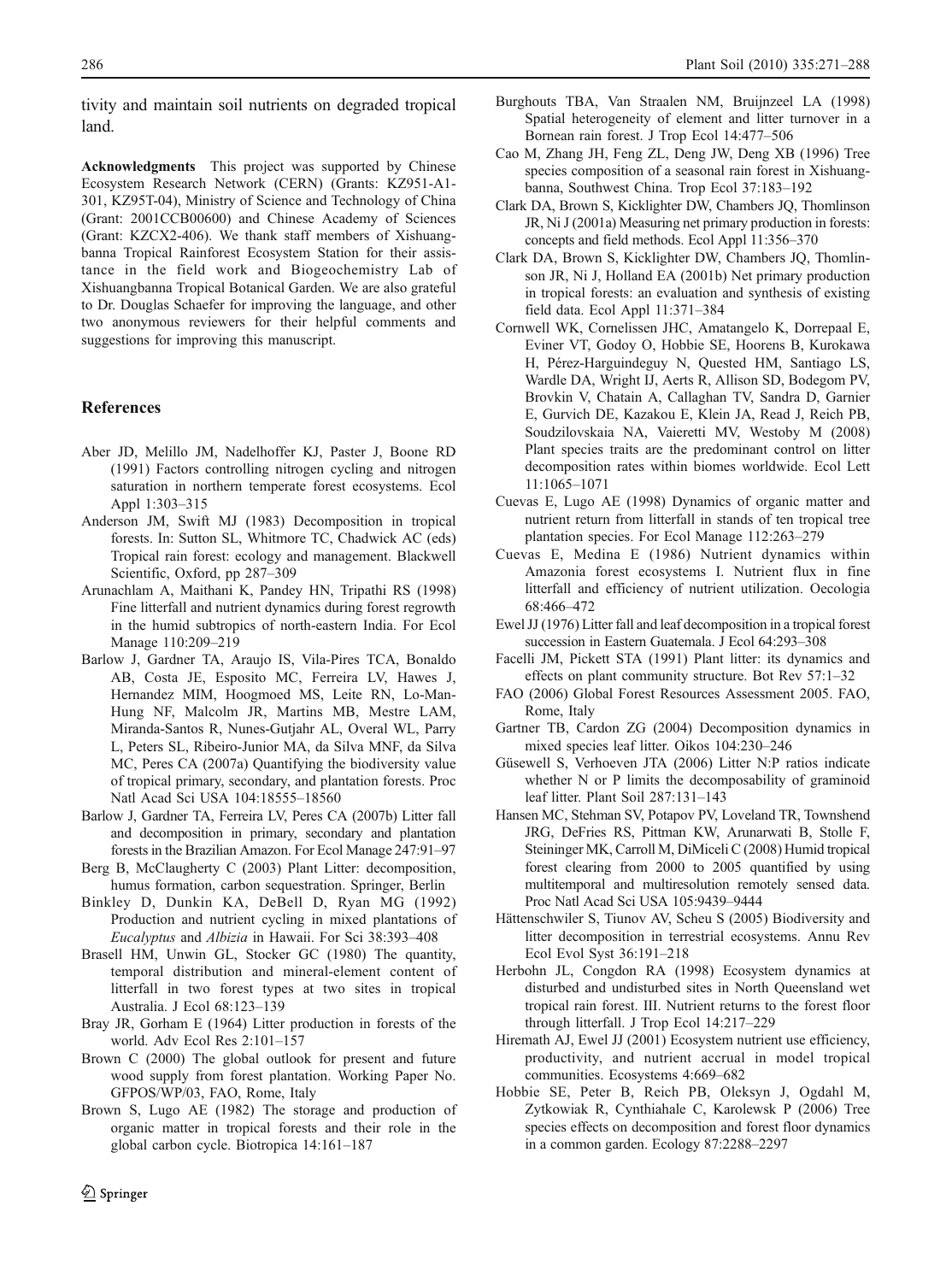- <span id="page-16-0"></span>Hooper DU, Bignell DE, Brown VK, Brussard L, Dangerfield JM, Wall DH, Wardle DA, Coleman DC, Giller KE, Lavelle P, Van Der Putten WH, De Ruiter PC, Rusek J, Silver WL, Tiedje JM, Wolters V (2000) Interactions between aboveground and belowground biodiversity in terrestrial ecosystems: patterns, mechanisms and feedbacks. BioScience 50:1049–1061
- Hoorens B, Aerts R, Stroetenga M (2003) Does initial litter chemistry explain litter mixture effects on decomposition? Oecologia 137:578–586
- Institute of Soil, Academia Sinica (1978) Analysis of soil physics and chemistry (in Chinese). Science and Technology of Shanghai, Shanghai
- John DM (1973) Accumulation and decay of litter and net production of forest in tropical West Africa. Oikos 24:430–435
- Keith AM, van der Wal R, Brooker RW, Osler GHR, Chapman SJ, Burslem DFRP, Elston DA (2008) Increasing litter species rechness reduces variability in a terrestrial decomposer system. Ecology 89:2657–2664
- Knutson RM (1997) An 18-year study of litterfall and litter decomposition in a Northeast Iowa deciduous forest. Am Midl Nat 138:77–83
- Kumar BM, Deepu JK (1992) Litter production and decomposition dynamics in moist deciduous forests of the Western Ghats in Peninsular India. For Ecol Manage 50:181–201
- Laudelout H, Meyer J (1954) Mineral element and organic material cycles in the equatorial forest of the Congo. Oecologia Plantarum 7:1–21
- Lecerf A, Risnoveanu G, Popescu C, Gessner MO, Chauvet E (2007) Decomposition of diverse litter mixtures in streams. Ecology 88:219–227
- Li YH, Pei SJ, Xu ZF (1996) List of plants in Xishuangbanna, 2nd edn (in Chinese). Yunnan National Press, Kunming
- Li HM, Aide TM, Ma YX, Liu WJ, Cao M (2007) Demand for rubber is causing the loss of high diversity rain forest in SW China. Biodivers Conserv 16:1731–1745
- Liu L, Hu TY, Yang MC, Liu WW, Guo RX (1990) Investigation reports for land resources and economy in Xishuangbanna (in Chinese). Yunnan People's Publishing House, Kunming
- Liu WY, Fox JED, Xu ZF (2003) Litterfall and nutrient dynamics in a montane moist evergreen broad-leaved forest in Ailao Mountains, SW China. Plant Ecol 164:157–170
- Lugo AE (1992) Comparision of tropical tree plantations with secondary forests of similar age. Ecol Monogr 62:1–41
- Maass JM, Martínez-Yrízar A, Patińo C, Sarukhán J (2002) Distribution and annual net accumulation of above-ground dead phytomass and its influence on throughfall quality in a Mexican tropical deciduous forest ecosystem. J Trop Ecol 18:821–834
- Melillo JM, Aber JD, Steudler PA, Schimel JP (1982) Nitrogen and lignin control of hardwood leaf litter decomposition dynamics. Ecology 63:621–626
- Ogawa H (1978) Litter production and carbon cycling in Pasoh forest. Malay Nat J 30:367–373
- Pandey RR, Sharma G, Tripathi SK, Singh AK (2007) Litterfall, litter decomposition and nutrient dynamics in a subtropical natural oak forest and managed plantation in northeastern India. For Ecol Manage 240:96–104
- 
- Paoli GD, Curran LM (2007) Soil nutrients limit fine litter production and tree Growth in mature lowland forest of southwestern Borneo. Ecosystems 10:503–518
- Parrotta JA (1999) Productivity, nutrient cycling, and succession in single- and mixed-species plantations of Casuarina equisetifolia, Eucalyptus robusta, and Leucaena leucocephala in Puerto Rico. For Ecol Manage 124:45–77
- Proctor J (1984) Tropical forest litterfall II: the data set. In: Chadwick AC, Sutton SL (eds) Tropical rain forest-the Leeds symposium. Leeds Philosophical and Literary Society, Leeds, pp 83–113
- Proctor J, Anderson JM, Fogden SCL, Vallack HW (1983) Ecological studies in four contrasting lowland rain forests in Gunung Mulu National Park II. Litterfall, litterfall standing crop and preliminary observation on herbivory. J Ecol 71:261–283
- Scherer-Lorenzen M, José Luis Bonilla JJ, Potvin C (2007) Tree species richness affects litter production and decomposition rates in a tropical biodiversity experiment. Oikos 116:2108–2124
- Scott DA, Proctor J, Thompson J (1992) Ecological studies on a lowland evergreen rain forest on Maracá Island, Roraima. Brazil. II. Litter and nutrient cycling. J Ecol 80:705–717
- Scott DA, Proctor J, Thompson J (1994) A semi-evergreen forest on Maracá Island II. Litter and nutrient cycling. In: Hemming J (ed) The rainforest edge. Plant and soil ecology of Maracá Island, Brazil. Manchester University Press, Manchester, pp 30–44
- Smith K, Gholz HL, FdeA O (1998) Litterfall and nitrogen-use efficiency of plantations and primary forest in the eastern Brazilian Amazon. For Ecol Manage 109:209–220
- Spain AV (1984) Litterfall and the standing crop of litter in three tropical Australian rainforests. J Ecol 72:947–961
- Stocker GC, Thompson WA, Irvine AK, Fitzsimon JD, Thomas PR (1995) Annual pattern of litterfall in a lowland and tableland rainforest in tropical Australia. Biotropica 27:412–420
- Stohlgren TJ (1988) Litter dynamics in two Sierran mixed conifer forests. I. Litterfall and decomposition rates. Can J For Res 18:1127–1135
- Sundarapandian SM, Swamy PS (1999) Litter production and leaf-litter decomposition of selected tree species in tropical forests at Kodayar in the Western Ghats, India. For Ecol Manage 123:231–244
- Swift MJ, Heal OW, Anderson JM (1979) Decomposition in terrestrial ecosystems. University of California Press, Berkeley
- Vitousek PM (1982) Nutrient cycling and nutrient use efficiency. Am Nat 119:553–572
- Vitousek PM (1984) Litterfall, nutrient cycling, and nutrient limitation in tropical forests. Ecology 65:285–298
- Vitousek PM, Sanford RL (1986) Nutrient cycling in moist forest. Annu Rev Ecol Syst 17:137–167
- Vivanco L, Austin AT (2008) Tree species identity alters forest litter decomposition through long-term plant and soil interactions in Patagonia, Argentina. J Ecol 96:727–736
- Vogt KA, Grier CC, Vogt DJ (1986) Production, turnover, and nutrient dynamics of above- and belowground detritus of world forests. Adv Ecol Res 15:303–377
- Wang QK, Wang SL, Fan B, Yu XJ (2007) Litter production, leaf litter decomposition and nutrient return in Cunninghamia lanceolata plantations in south China: effect of planting conifers with broadleaved species. Plant Soil 297:201–211